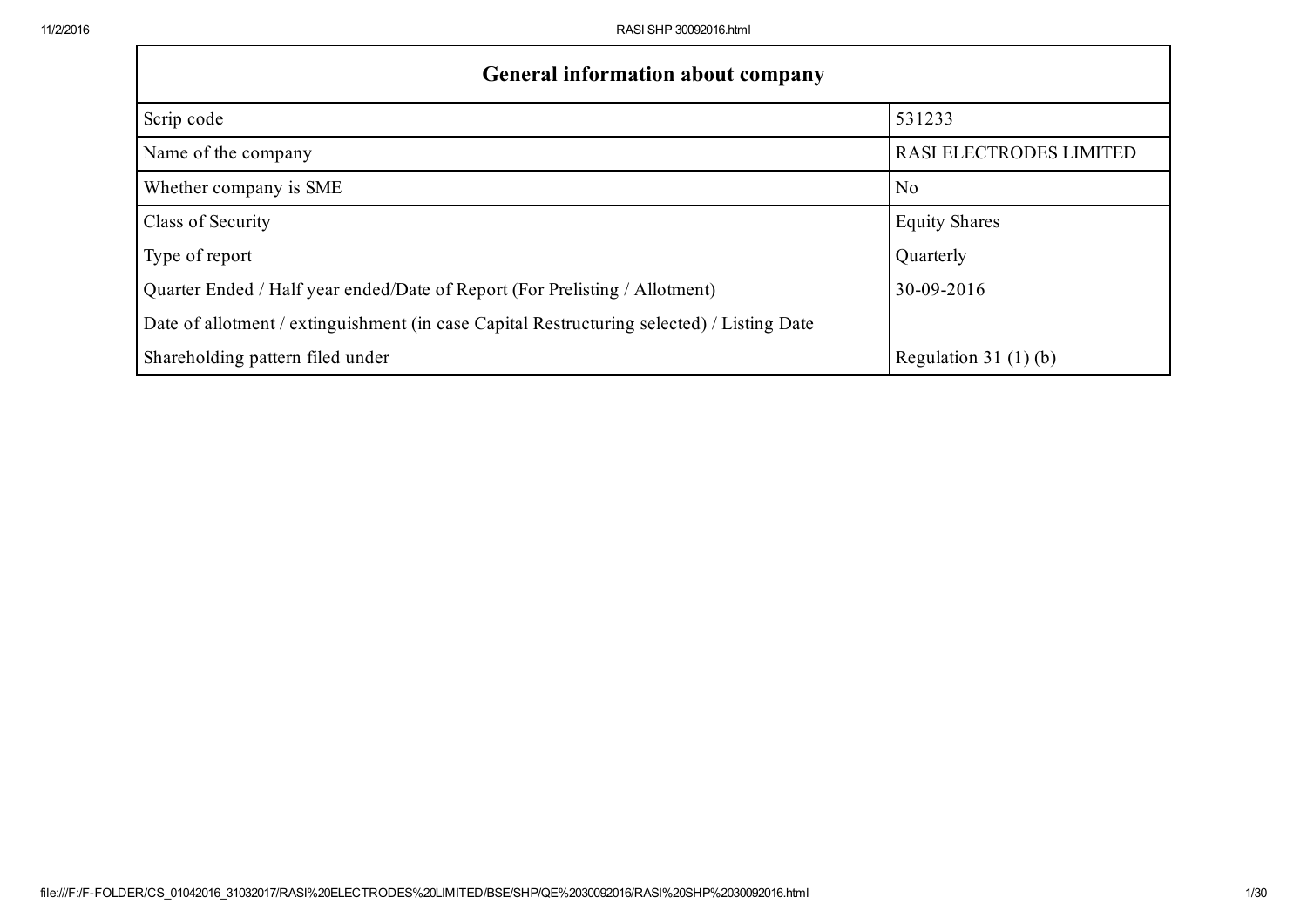| Sr. No.        | Particular                                                                             | Yes/No         |
|----------------|----------------------------------------------------------------------------------------|----------------|
|                | Whether the Listed Entity has issued any partly paid up shares?                        | N <sub>0</sub> |
| 2              | Whether the Listed Entity has issued any Convertible Securities?                       | N <sub>0</sub> |
| $\overline{3}$ | Whether the Listed Entity has issued any Warrants?                                     | N <sub>0</sub> |
| $\overline{4}$ | Whether the Listed Entity has any shares against which depository receipts are issued? | N <sub>0</sub> |
| $\overline{5}$ | Whether the Listed Entity has any shares in locked-in?                                 | Yes            |
| 6              | Whether any shares held by promoters are pledge or otherwise encumbered?               | N <sub>0</sub> |
| 7              | Whether company has equity shares with differential voting rights?                     | N <sub>0</sub> |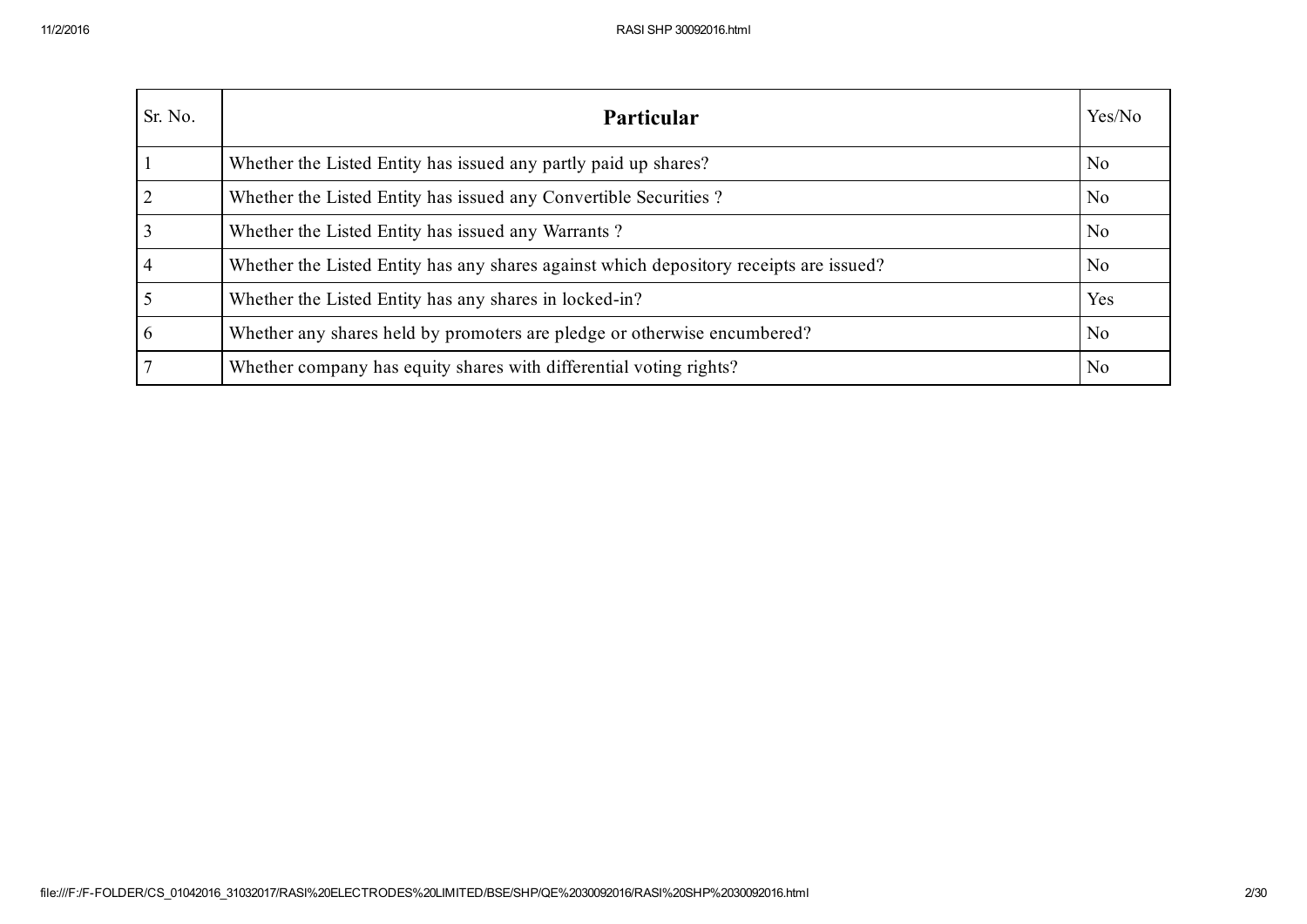г

|          |                                           |              |                              |                             |                          |                                    | <b>Table I - Summary Statement holding of specified securities</b> |                                                                  |               |          |                       |
|----------|-------------------------------------------|--------------|------------------------------|-----------------------------|--------------------------|------------------------------------|--------------------------------------------------------------------|------------------------------------------------------------------|---------------|----------|-----------------------|
|          | Category                                  | Nos. Of      | No. of<br>fully paid         | No. Of<br>Partly<br>paid-up | No. Of<br>shares         | Total nos.<br>shares<br>held (VII) | Shareholding as a<br>% of total no. of                             | Number of Voting Rights held in each<br>class of securities (IX) |               |          |                       |
| Category | of<br>(I)<br>shareholder                  | shareholders | up equity                    | equity                      | underlying<br>Depository |                                    | shares (calculated<br>as per SCRR,                                 | No of Voting (XIV) Rights                                        |               | Total as |                       |
|          | (II)                                      | (III)        | shares<br>$\text{held (IV)}$ | shares<br>held<br>(V)       | Receipts<br>(VI)         | $= (IV) +$<br>$(V)$ + $(VI)$       | 1957) (VIII) As a<br>% of $(A+B+C2)$                               | Class eg:<br>X                                                   | Class<br>eg:y | Total    | $a\%$ of<br>$(A+B+C)$ |
| (A)      | Promoter<br>$\&$<br>Promoter<br>Group     |              | 8697950                      |                             |                          | 8697950                            | 27.94                                                              | 8697950                                                          |               | 8697950  | 27.94                 |
| (B)      | Public                                    | 3059         | 22432550                     |                             |                          | 22432550                           | 72.06                                                              | 22432550                                                         |               | 22432550 | 72.06                 |
| (C)      | Non<br>Promoter-<br>Non Public            |              |                              |                             |                          |                                    |                                                                    |                                                                  |               |          |                       |
| (C1)     | <b>Shares</b><br>underlying<br><b>DRs</b> |              |                              |                             |                          |                                    |                                                                    |                                                                  |               |          |                       |
| (C2)     | Shares held<br>by<br>Employee<br>Trusts   |              |                              |                             |                          |                                    |                                                                    |                                                                  |               |          |                       |
|          | Total                                     | 3066         | 31130500                     |                             |                          | 31130500                           | 100                                                                | 31130500                                                         |               | 31130500 | 100                   |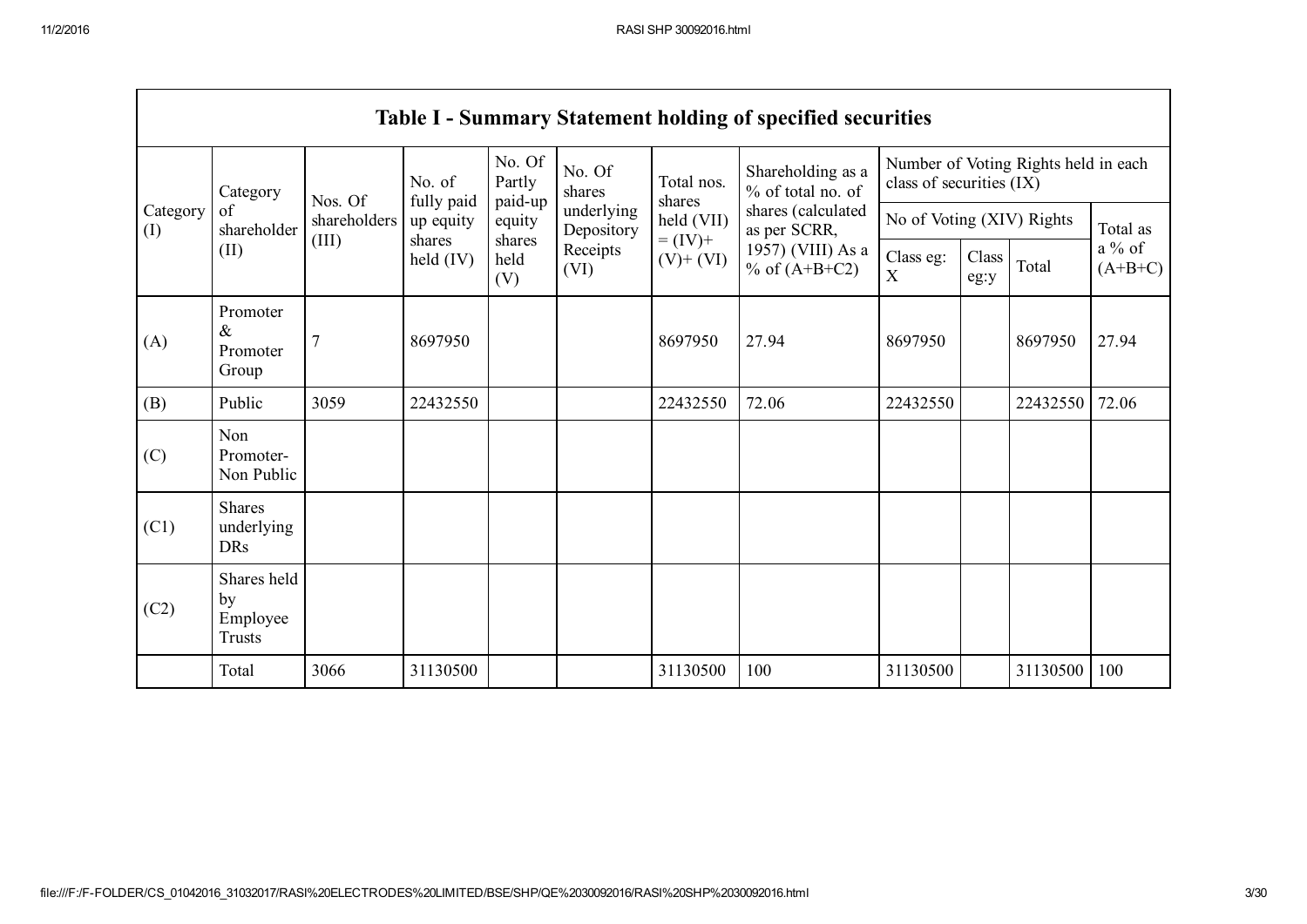|                                                          |                                                |                                                      |                                                                     |                                                                                       | <b>Table I - Summary Statement holding of specified securities</b>                        |                                                         |            |                                                                               |                                |                                       |
|----------------------------------------------------------|------------------------------------------------|------------------------------------------------------|---------------------------------------------------------------------|---------------------------------------------------------------------------------------|-------------------------------------------------------------------------------------------|---------------------------------------------------------|------------|-------------------------------------------------------------------------------|--------------------------------|---------------------------------------|
| Category<br>Category<br>of<br>shareholder<br>(I)<br>(II) |                                                | No. Of<br><b>Shares</b><br>Underlying<br>Outstanding | No. of<br><b>Shares</b><br>Underlying                               | No. Of<br>Shares<br>Underlying<br>Outstanding                                         | Shareholding, as<br>a % assuming<br>full conversion<br>of convertible<br>securities (as a | Number of<br>Locked in shares<br>(XII)                  |            | Number of<br><b>Shares</b><br>pledged or<br>otherwise<br>encumbered<br>(XIII) |                                | Number of<br>equity shares<br>held in |
|                                                          | convertible<br>securities<br>(X)               | Outstanding<br>Warrants<br>$(X_i)$                   | convertible<br>securities<br>and No. Of<br>Warrants<br>$(Xi)$ $(a)$ | percentage of<br>diluted share<br>capital) (XI)=<br>(VII)+(X) As a %<br>of $(A+B+C2)$ | No. $(a)$                                                                                 | As a<br>$%$ of<br>total<br><b>Shares</b><br>held<br>(b) | No.<br>(a) | As a<br>$\%$ of<br>total<br>Shares<br>held<br>(b)                             | dematerialized<br>form $(XIV)$ |                                       |
| (A)                                                      | Promoter &<br>Promoter<br>Group                |                                                      |                                                                     |                                                                                       | 27.94                                                                                     | 5822130                                                 | 66.94      |                                                                               |                                | 8547950                               |
| (B)                                                      | Public                                         |                                                      |                                                                     |                                                                                       | 72.06                                                                                     | 26735                                                   | 0.12       |                                                                               |                                | 21346555                              |
| (C)                                                      | Non<br>Promoter-<br>Non Public                 |                                                      |                                                                     |                                                                                       |                                                                                           |                                                         |            |                                                                               |                                |                                       |
| (C1)                                                     | <b>Shares</b><br>underlying<br><b>DRs</b>      |                                                      |                                                                     |                                                                                       |                                                                                           |                                                         |            |                                                                               |                                |                                       |
| (C2)                                                     | Shares held<br>by<br>Employee<br><b>Trusts</b> |                                                      |                                                                     |                                                                                       |                                                                                           |                                                         |            |                                                                               |                                |                                       |
|                                                          | Total                                          |                                                      |                                                                     |                                                                                       | 100                                                                                       | 5848865                                                 | 18.79      |                                                                               |                                | 29894505                              |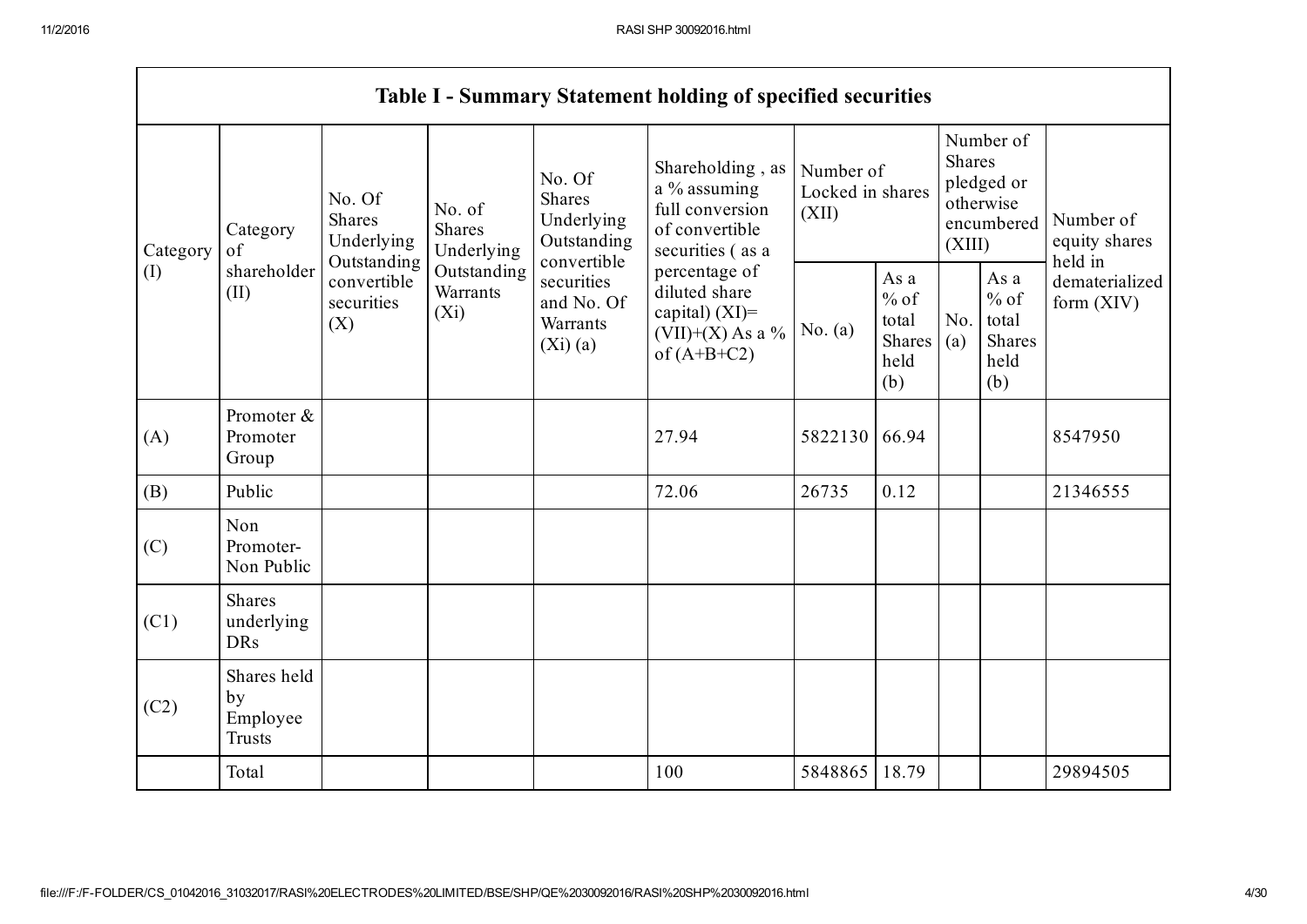|                                                                                                | Table II - Statement showing shareholding pattern of the Promoter and Promoter Group |                                  |                                                            |                                 |                                                        |                                                                            |                                                      |                               |               |                                 |                                 |
|------------------------------------------------------------------------------------------------|--------------------------------------------------------------------------------------|----------------------------------|------------------------------------------------------------|---------------------------------|--------------------------------------------------------|----------------------------------------------------------------------------|------------------------------------------------------|-------------------------------|---------------|---------------------------------|---------------------------------|
|                                                                                                |                                                                                      | Nos. Of<br>shareholders<br>(III) | No. of<br>fully paid<br>up equity<br>shares<br>held $(IV)$ | No.<br><b>Of</b><br>Partly      | No. Of                                                 | Total<br>nos.<br>shares<br>held<br>$(VII) =$<br>$(IV)+$<br>$(V)$ +<br>(VI) | Shareholding<br>as a % of<br>total no. of            | each class of securities (IX) |               | Number of Voting Rights held in |                                 |
| Sr.                                                                                            | Category & Name<br>of the<br>Shareholders (I)                                        |                                  |                                                            | paid-<br>up                     | shares<br>underlying<br>Depository<br>Receipts<br>(VI) |                                                                            | shares<br>(calculated as                             | No of Voting (XIV) Rights     |               |                                 | Total<br>as a $\%$              |
|                                                                                                |                                                                                      |                                  |                                                            | equity<br>shares<br>held<br>(V) |                                                        |                                                                            | per SCRR,<br>1957) (VIII)<br>As a % of<br>$(A+B+C2)$ | Class eg:<br>$\mathbf X$      | Class<br>eg:y | Total                           | of<br>Total<br>Voting<br>rights |
| $\mathbf{A}$                                                                                   | Table II - Statement showing shareholding pattern of the Promoter and Promoter Group |                                  |                                                            |                                 |                                                        |                                                                            |                                                      |                               |               |                                 |                                 |
| (1)                                                                                            | Indian                                                                               |                                  |                                                            |                                 |                                                        |                                                                            |                                                      |                               |               |                                 |                                 |
| (a)                                                                                            | Individuals/Hindu<br>undivided Family                                                | 6                                | 8447950                                                    |                                 |                                                        | 8447950                                                                    | 27.14                                                | 8447950                       |               | 8447950                         | 27.14                           |
| (d)                                                                                            | Any Other<br>(specify)                                                               | 1                                | 250000                                                     |                                 |                                                        | 250000                                                                     | 0.8                                                  | 250000                        |               | 250000                          | 0.8                             |
| Sub-Total<br>(A)(1)                                                                            |                                                                                      | 7                                | 8697950                                                    |                                 |                                                        | 8697950                                                                    | 27.94                                                | 8697950                       |               | 8697950                         | 27.94                           |
| (2)                                                                                            | Foreign                                                                              |                                  |                                                            |                                 |                                                        |                                                                            |                                                      |                               |               |                                 |                                 |
| Total<br>Shareholding<br>of Promoter<br>and<br>Promoter<br>Group $(A)=$<br>$(A)(1)+(A)$<br>(2) |                                                                                      | 7                                | 8697950                                                    |                                 |                                                        | 8697950                                                                    | 27.94                                                | 8697950                       |               | 8697950                         | 27.94                           |
| $\bf{B}$                                                                                       | Table III - Statement showing shareholding pattern of the Public shareholder         |                                  |                                                            |                                 |                                                        |                                                                            |                                                      |                               |               |                                 |                                 |
| (1)                                                                                            | Institutions                                                                         |                                  |                                                            |                                 |                                                        |                                                                            |                                                      |                               |               |                                 |                                 |
| (3)                                                                                            | Non-institutions                                                                     |                                  |                                                            |                                 |                                                        |                                                                            |                                                      |                               |               |                                 |                                 |
|                                                                                                |                                                                                      |                                  |                                                            |                                 |                                                        |                                                                            |                                                      |                               |               |                                 |                                 |

г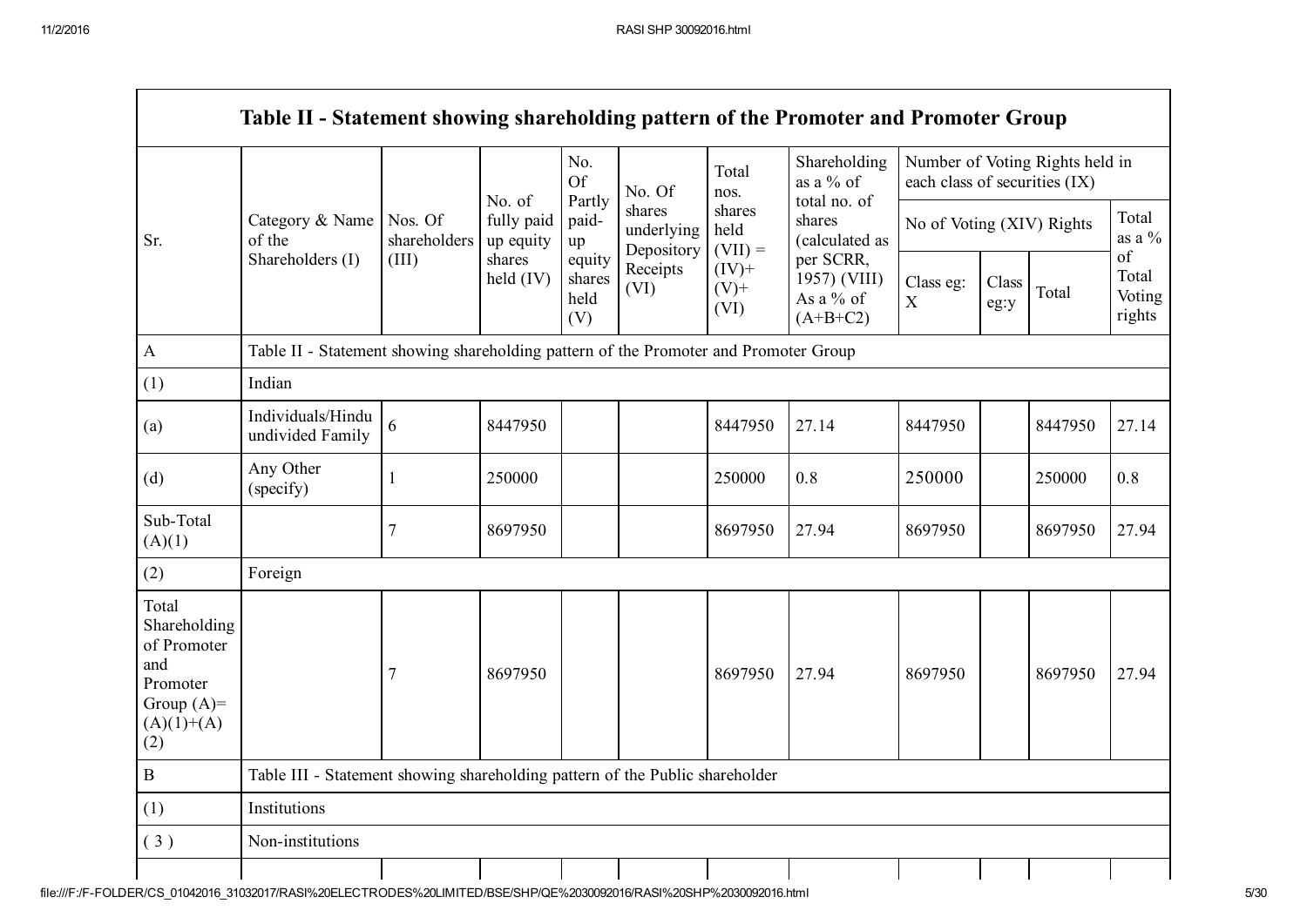| (a(i))                                                                      | Individuals -<br>i.Individual<br>shareholders<br>holding nominal<br>share capital up to<br>Rs. 2 lakhs.             | 2763 | 9835802  |  | 9835802  | 31.6  | 9835802  | 9835802  | 31.6  |
|-----------------------------------------------------------------------------|---------------------------------------------------------------------------------------------------------------------|------|----------|--|----------|-------|----------|----------|-------|
| (a(ii))                                                                     | Individuals - ii.<br>Individual<br>shareholders<br>holding nominal<br>share capital in<br>excess of Rs. 2<br>lakhs. | 29   | 8778891  |  | 8778891  | 28.2  | 8778891  | 8778891  | 28.2  |
| (e)                                                                         | Any Other<br>(specify)                                                                                              | 267  | 3817857  |  | 3817857  | 12.26 | 3817857  | 3817857  | 12.26 |
| Sub-Total<br>(B)(3)                                                         |                                                                                                                     | 3059 | 22432550 |  | 22432550 | 72.06 | 22432550 | 22432550 | 72.06 |
| <b>Total Public</b><br>Shareholding<br>$(B)=(B)(1)+$<br>$(B)(2)+(B)$<br>(3) |                                                                                                                     | 3059 | 22432550 |  | 22432550 | 72.06 | 22432550 | 22432550 | 72.06 |
| $\overline{C}$                                                              | Table IV - Statement showing shareholding pattern of the Non Promoter- Non Public shareholder                       |      |          |  |          |       |          |          |       |
| Total (<br>$A+B+C2$ )                                                       |                                                                                                                     | 3066 | 31130500 |  | 31130500 | 100   | 31130500 | 31130500 | 100   |
| Total<br>$(A+B+C)$                                                          |                                                                                                                     | 3066 | 31130500 |  | 31130500 | 100   | 31130500 | 31130500 | 100   |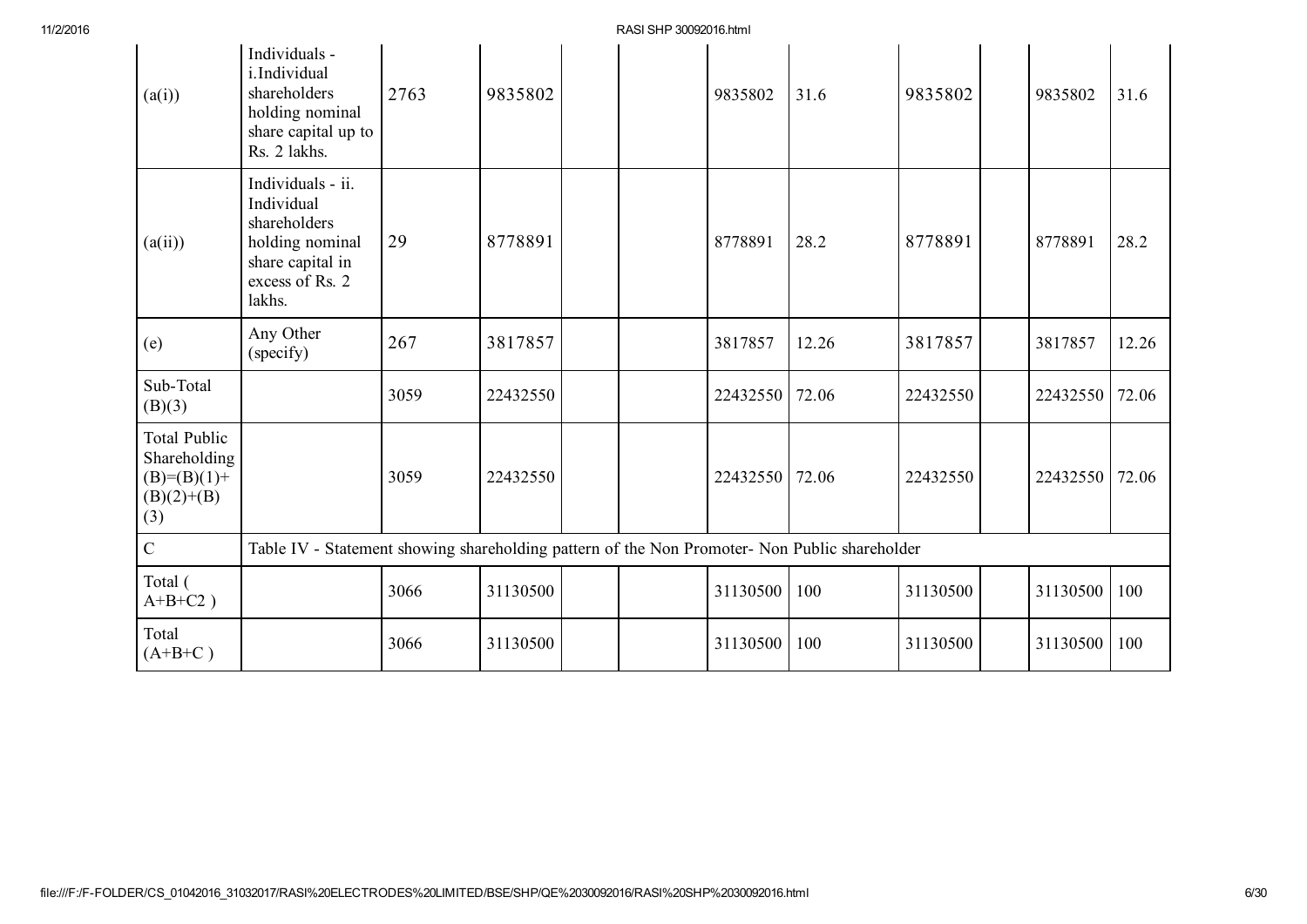|                                                                                         |                                                      |                                       |                                                           | Table II - Statement showing shareholding pattern of the Promoter and Promoter Group       |                                        |                                                         |                                                                               |                                                         |                                       |  |
|-----------------------------------------------------------------------------------------|------------------------------------------------------|---------------------------------------|-----------------------------------------------------------|--------------------------------------------------------------------------------------------|----------------------------------------|---------------------------------------------------------|-------------------------------------------------------------------------------|---------------------------------------------------------|---------------------------------------|--|
| Sr.                                                                                     | No. Of<br><b>Shares</b><br>Underlying<br>Outstanding | No. of<br><b>Shares</b><br>Underlying | No. Of Shares<br>Underlying<br>Outstanding<br>convertible | Shareholding, as a %<br>assuming full<br>conversion of<br>convertible securities (         | Number of<br>Locked in shares<br>(XII) |                                                         | Number of<br><b>Shares</b><br>pledged or<br>otherwise<br>encumbered<br>(XIII) |                                                         | Number of<br>equity shares<br>held in |  |
|                                                                                         | convertible<br>securities<br>(X)                     | Outstanding<br>Warrants<br>$(X_i)$    | securities and<br>No. Of<br>Warrants (Xi)<br>(a)          | as a percentage of<br>diluted share capital)<br>$(XI) = (VII)+(X) As a %$<br>of $(A+B+C2)$ | No. $(a)$                              | As a<br>$%$ of<br>total<br><b>Shares</b><br>held<br>(b) | No.<br>(a)                                                                    | As a<br>$%$ of<br>total<br><b>Shares</b><br>held<br>(b) | dematerialized<br>form $(XIV)$        |  |
| $\mathbf{A}$                                                                            |                                                      |                                       |                                                           | Table II - Statement showing shareholding pattern of the Promoter and Promoter Group       |                                        |                                                         |                                                                               |                                                         |                                       |  |
| (1)                                                                                     | Indian                                               |                                       |                                                           |                                                                                            |                                        |                                                         |                                                                               |                                                         |                                       |  |
| (a)                                                                                     |                                                      |                                       |                                                           | 27.14                                                                                      | 5572130                                | 65.96                                                   |                                                                               |                                                         | 8297950                               |  |
| (d)                                                                                     |                                                      |                                       |                                                           | 0.8                                                                                        | 250000                                 | 100                                                     |                                                                               |                                                         | 250000                                |  |
| Sub-Total $(A)$<br>(1)                                                                  |                                                      |                                       |                                                           | 27.94                                                                                      | 5822130 66.94                          |                                                         |                                                                               |                                                         | 8547950                               |  |
| (2)                                                                                     | Foreign                                              |                                       |                                                           |                                                                                            |                                        |                                                         |                                                                               |                                                         |                                       |  |
| Total<br>Shareholding<br>of Promoter<br>and Promoter<br>Group $(A)=$<br>$(A)(1)+(A)(2)$ |                                                      |                                       |                                                           | 27.94                                                                                      | 5822130 66.94                          |                                                         |                                                                               |                                                         | 8547950                               |  |
| $\, {\bf B}$                                                                            |                                                      |                                       |                                                           | Table III - Statement showing shareholding pattern of the Public shareholder               |                                        |                                                         |                                                                               |                                                         |                                       |  |
| (1)                                                                                     | Institutions                                         |                                       |                                                           |                                                                                            |                                        |                                                         |                                                                               |                                                         |                                       |  |
| (3)                                                                                     | Non-institutions                                     |                                       |                                                           |                                                                                            |                                        |                                                         |                                                                               |                                                         |                                       |  |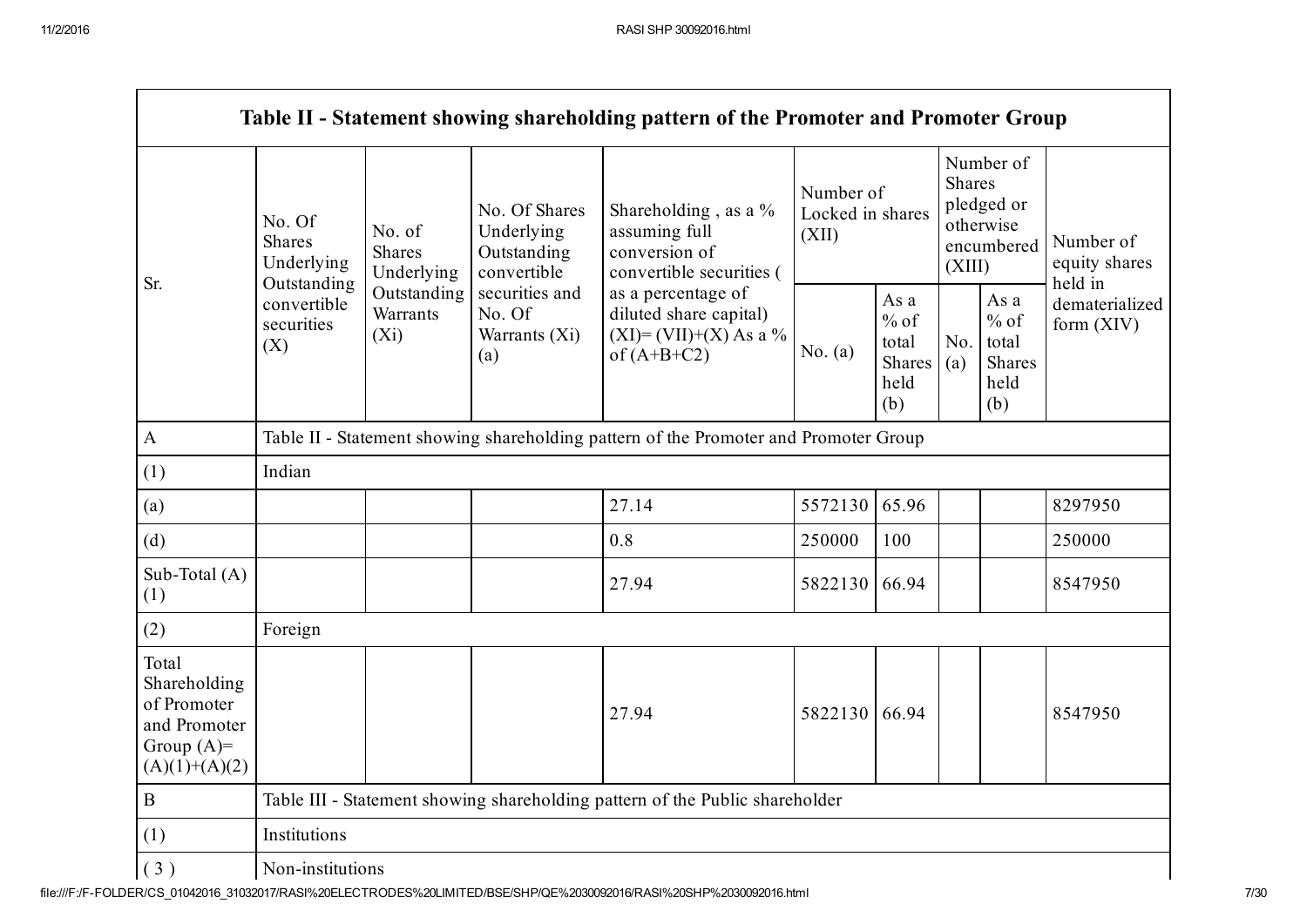| (a(i))                                                             |  | 31.6                                                                                          | 26735         | 0.27         |  | 8749807  |
|--------------------------------------------------------------------|--|-----------------------------------------------------------------------------------------------|---------------|--------------|--|----------|
| (a(ii))                                                            |  | 28.2                                                                                          | $\theta$      | $\mathbf{0}$ |  | 8778891  |
| (e)                                                                |  | 12.26                                                                                         | $\mathbf{0}$  | $\mathbf{0}$ |  | 3817857  |
| Sub-Total $(B)$<br>(3)                                             |  | 72.06                                                                                         | 26735         | 0.12         |  | 21346555 |
| Total Public<br>Shareholding<br>$(B)= (B)(1) +$<br>$(B)(2)+(B)(3)$ |  | 72.06                                                                                         | 26735         | 0.12         |  | 21346555 |
| $\overline{C}$                                                     |  | Table IV - Statement showing shareholding pattern of the Non Promoter- Non Public shareholder |               |              |  |          |
| Total (<br>$A+B+C2$ )                                              |  | 100                                                                                           | 5848865 18.79 |              |  | 29894505 |
| Total $(A+B+C)$                                                    |  | 100                                                                                           | 5848865       | 18.79        |  | 29894505 |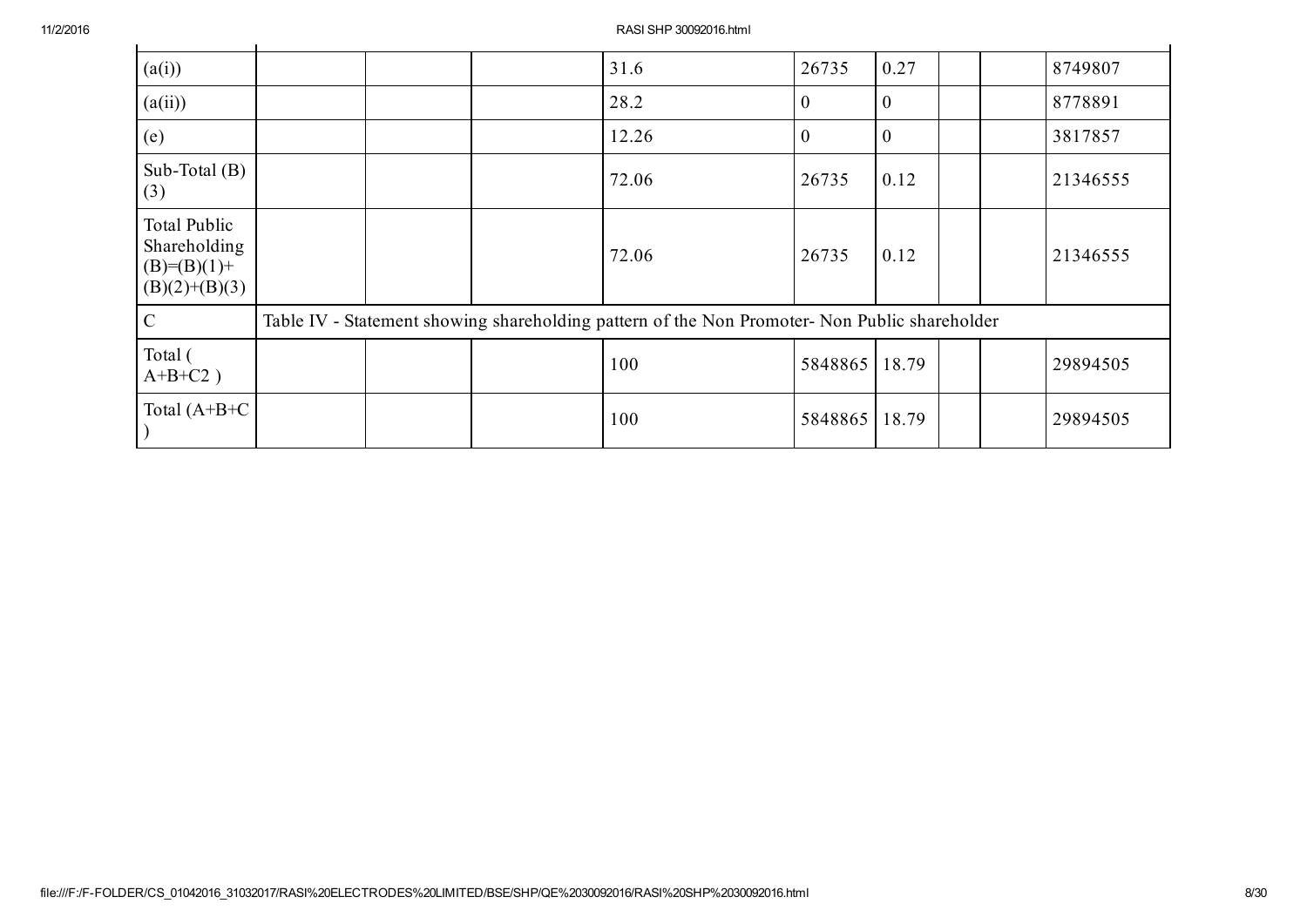| <b>Individuals/Hindu undivided Family</b>                                                                            |                                                               |                           |                             |                             |                                     |                                 |  |  |
|----------------------------------------------------------------------------------------------------------------------|---------------------------------------------------------------|---------------------------|-----------------------------|-----------------------------|-------------------------------------|---------------------------------|--|--|
| Searial No.                                                                                                          | $\mathbf{1}$                                                  | $\overline{2}$            | $\overline{3}$              | $\overline{4}$              | 5                                   | 6                               |  |  |
| Name of the<br>Shareholders (I)                                                                                      | <b>B POPATLAL</b><br><b>KOTHARI</b>                           | P NITYA<br><b>KOTHARI</b> | P MANJULA<br><b>KOTHARI</b> | P KASHYAP<br><b>KOTHARI</b> | POPATLAL KOTHARI<br><b>AND SONS</b> | <b>RUCHIN</b><br><b>KOTHARI</b> |  |  |
| PAN (II)                                                                                                             | AAIPK7746D                                                    | AANPK2428F                | AAIPK7745A                  | AAOPK0675M                  | AAAHP2895Q                          | AFIPJ0913Q                      |  |  |
| No. of fully paid<br>up equity shares<br>held (IV)                                                                   | 4956430                                                       | 1061485                   | 882700                      | 1213065                     | 218570                              | 115700                          |  |  |
| No. Of Partly<br>paid-up equity<br>shares held (V)                                                                   |                                                               |                           |                             |                             |                                     |                                 |  |  |
| No. Of shares<br>underlying<br>Depository<br>Receipts (VI)                                                           |                                                               |                           |                             |                             |                                     |                                 |  |  |
| Total nos. shares<br>held $(VII) = (IV) +$<br>$(V)$ + $(VI)$                                                         | 4956430                                                       | 1061485                   | 882700                      | 1213065                     | 218570                              | 115700                          |  |  |
| Shareholding as a<br>% of total no. of<br>shares (calculated<br>as per SCRR,<br>1957) (VIII) As a<br>% of $(A+B+C2)$ | 15.92                                                         | 3.41                      | 2.84                        | 3.9                         | 0.7                                 | 0.37                            |  |  |
|                                                                                                                      | Number of Voting Rights held in each class of securities (IX) |                           |                             |                             |                                     |                                 |  |  |
| Class eg: $X$                                                                                                        | 4956430                                                       | 1061485                   | 882700                      | 1213065                     | 218570                              | 115700                          |  |  |
| Class eg:y                                                                                                           |                                                               |                           |                             |                             |                                     |                                 |  |  |
| Total                                                                                                                | 4956430                                                       | 1061485                   | 882700                      | 1213065                     | 218570                              | 115700                          |  |  |
| Total as a % of                                                                                                      | 15.92                                                         | 3.41                      | 2.84                        | 3.9                         | 0.7                                 | 0.37                            |  |  |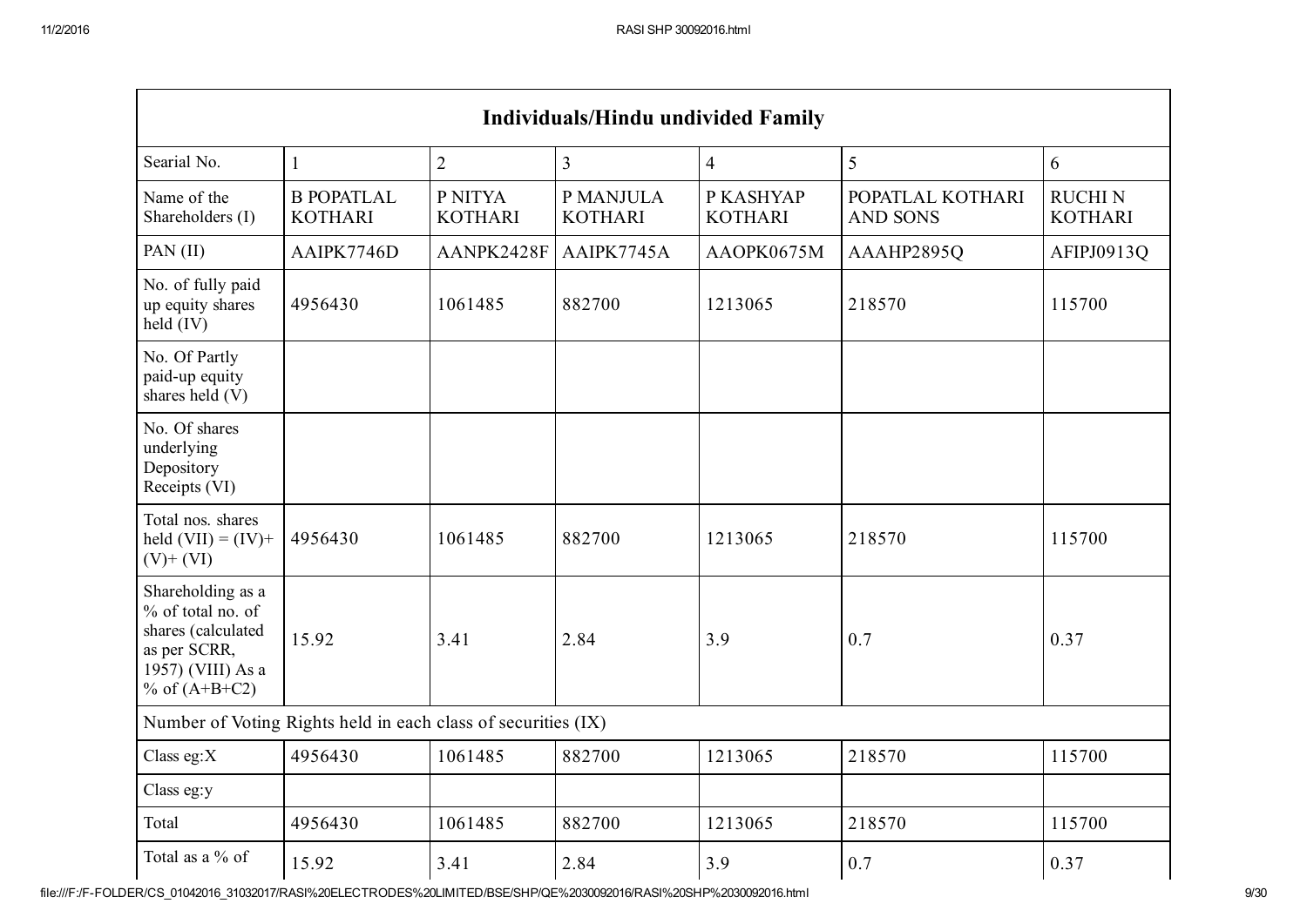| Total Voting rights                                                                                                                                                                         |                                                         |        |                  |        |                  |        |
|---------------------------------------------------------------------------------------------------------------------------------------------------------------------------------------------|---------------------------------------------------------|--------|------------------|--------|------------------|--------|
| No. Of Shares<br>Underlying<br>Outstanding<br>convertible<br>securities $(X)$                                                                                                               |                                                         |        |                  |        |                  |        |
| No. of Shares<br>Underlying<br>Outstanding<br>Warrants (Xi)                                                                                                                                 |                                                         |        |                  |        |                  |        |
| No. Of Shares<br>Underlying<br>Outstanding<br>convertible<br>securities and No.<br>Of Warrants (Xi)<br>(a)                                                                                  |                                                         |        |                  |        |                  |        |
| Shareholding, as a<br>% assuming full<br>conversion of<br>convertible<br>securities (as a<br>percentage of<br>diluted share<br>capital) $(XI)$ =<br>$(VII)+(Xi)(a)$ As a<br>% of $(A+B+C2)$ | 15.92                                                   | 3.41   | 2.84             | 3.9    | 0.7              | 0.37   |
| Number of Locked in shares (XII)                                                                                                                                                            |                                                         |        |                  |        |                  |        |
| No. $(a)$                                                                                                                                                                                   | 4956430                                                 | 250000 | $\boldsymbol{0}$ | 250000 | $\boldsymbol{0}$ | 115700 |
| As a % of total<br>Shares held (b)                                                                                                                                                          | 100                                                     | 23.55  | $\boldsymbol{0}$ | 20.61  | $\boldsymbol{0}$ | 100    |
|                                                                                                                                                                                             | Number of Shares pledged or otherwise encumbered (XIII) |        |                  |        |                  |        |
| No. $(a)$                                                                                                                                                                                   |                                                         |        |                  |        |                  |        |
| As a $\%$ of total<br>Shares held (b)                                                                                                                                                       |                                                         |        |                  |        |                  |        |
|                                                                                                                                                                                             |                                                         |        |                  |        |                  |        |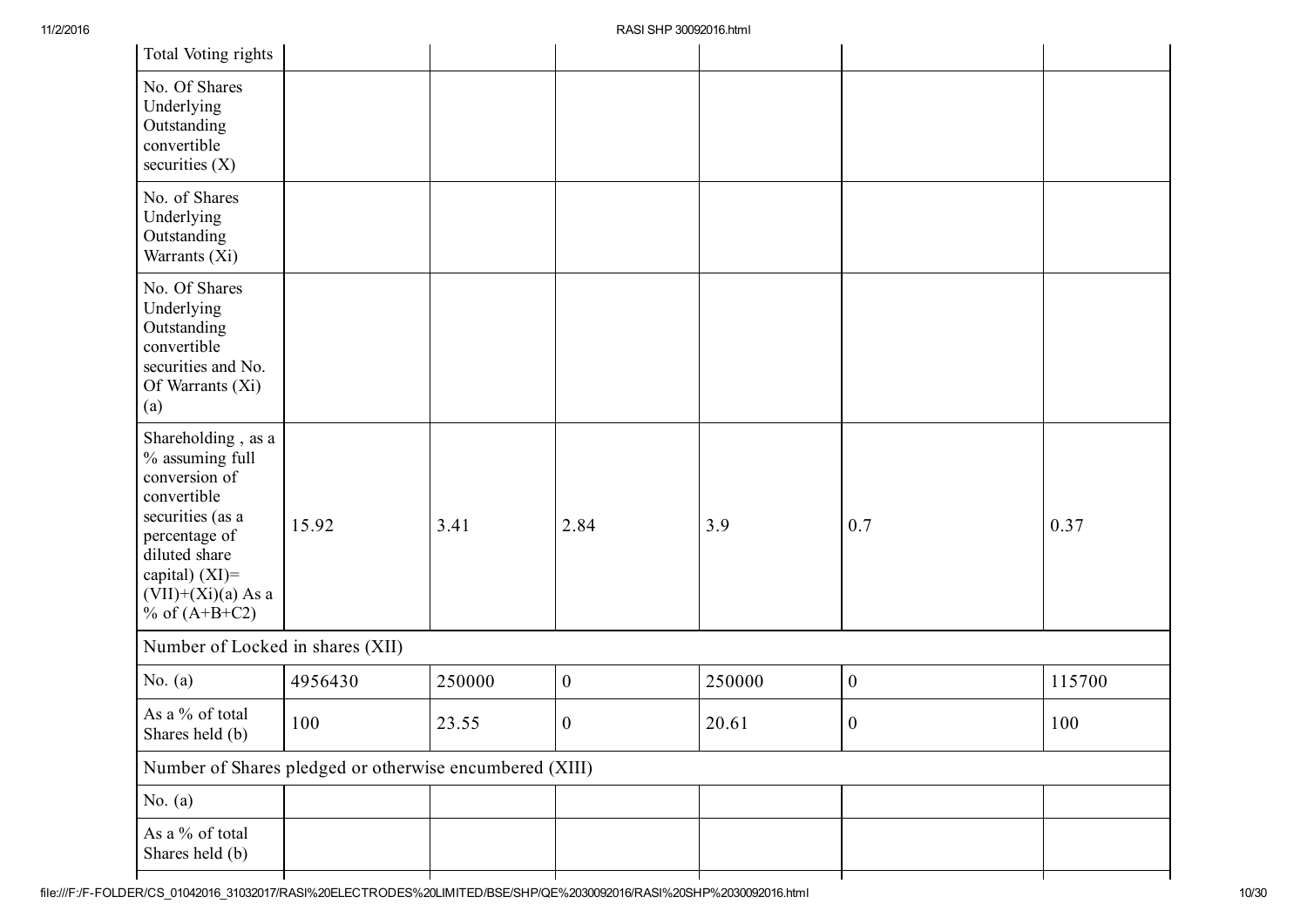| Number of equity<br>shares held in<br>dematerialized<br>form $(XIV)$ | 4831430 | 1061485 | 882700 | 1213065 | 218570 | 90700 |
|----------------------------------------------------------------------|---------|---------|--------|---------|--------|-------|
| Reason for not providing PAN                                         |         |         |        |         |        |       |
| Reason for not<br>providing PAN                                      |         |         |        |         |        |       |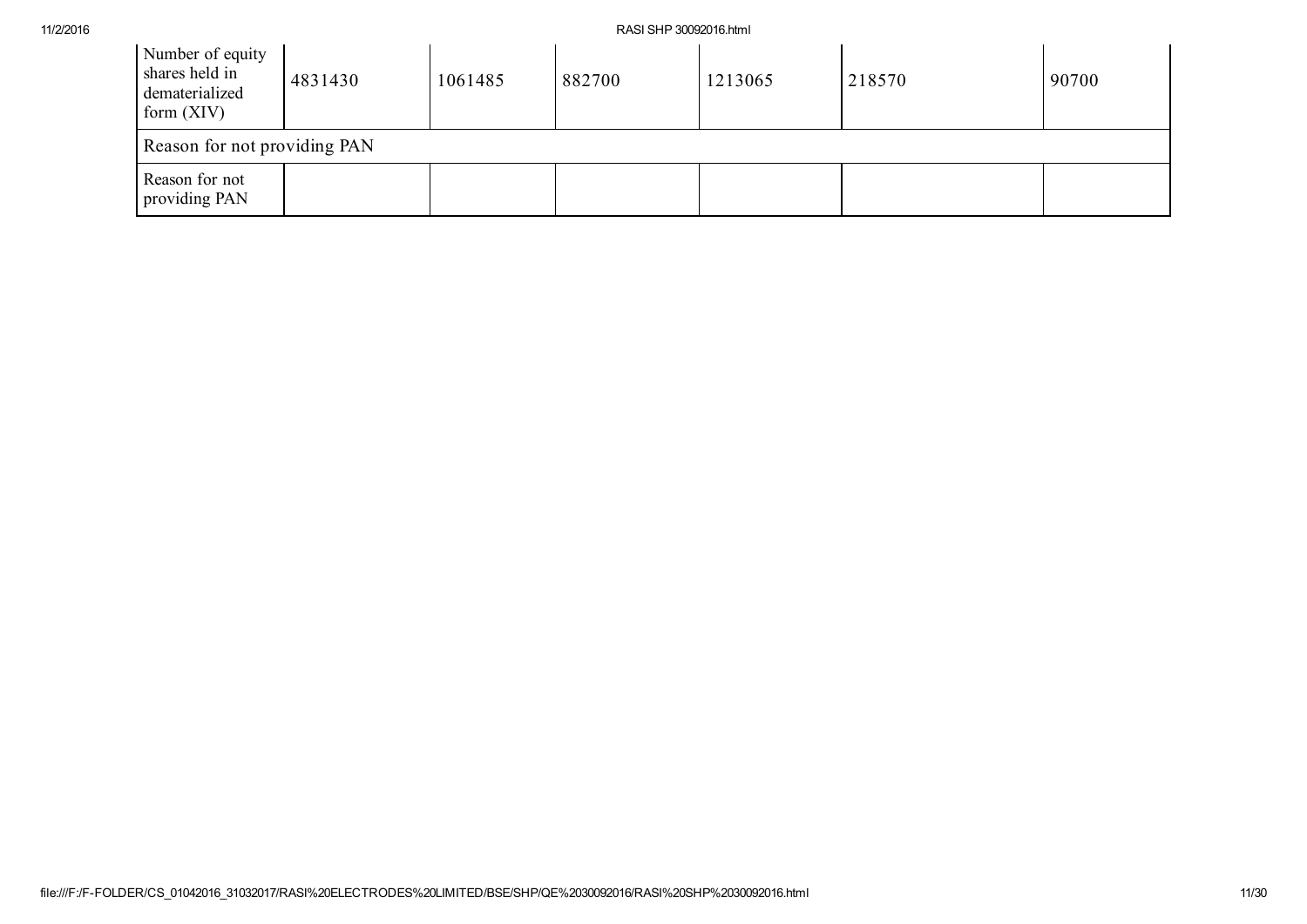|                                                                                                                      | Individuals/Hindu undivided Family                            |
|----------------------------------------------------------------------------------------------------------------------|---------------------------------------------------------------|
| Searial No.                                                                                                          |                                                               |
| Name of the<br>Shareholders (I)                                                                                      | Click here to go back                                         |
| PAN (II)                                                                                                             | Total                                                         |
| No. of fully paid<br>up equity shares<br>held $(IV)$                                                                 | 8447950                                                       |
| No. Of Partly<br>paid-up equity<br>shares held (V)                                                                   |                                                               |
| No. Of shares<br>underlying<br>Depository<br>Receipts (VI)                                                           |                                                               |
| Total nos. shares<br>held $(VII) = (IV) +$<br>$(V)$ + $(VI)$                                                         | 8447950                                                       |
| Shareholding as a<br>% of total no. of<br>shares (calculated<br>as per SCRR,<br>1957) (VIII) As a<br>% of $(A+B+C2)$ | 27.14                                                         |
|                                                                                                                      | Number of Voting Rights held in each class of securities (IX) |
| Class eg:X                                                                                                           | 8447950                                                       |
| Class eg:y                                                                                                           |                                                               |
| Total                                                                                                                | 8447950                                                       |
| Total as a % of                                                                                                      |                                                               |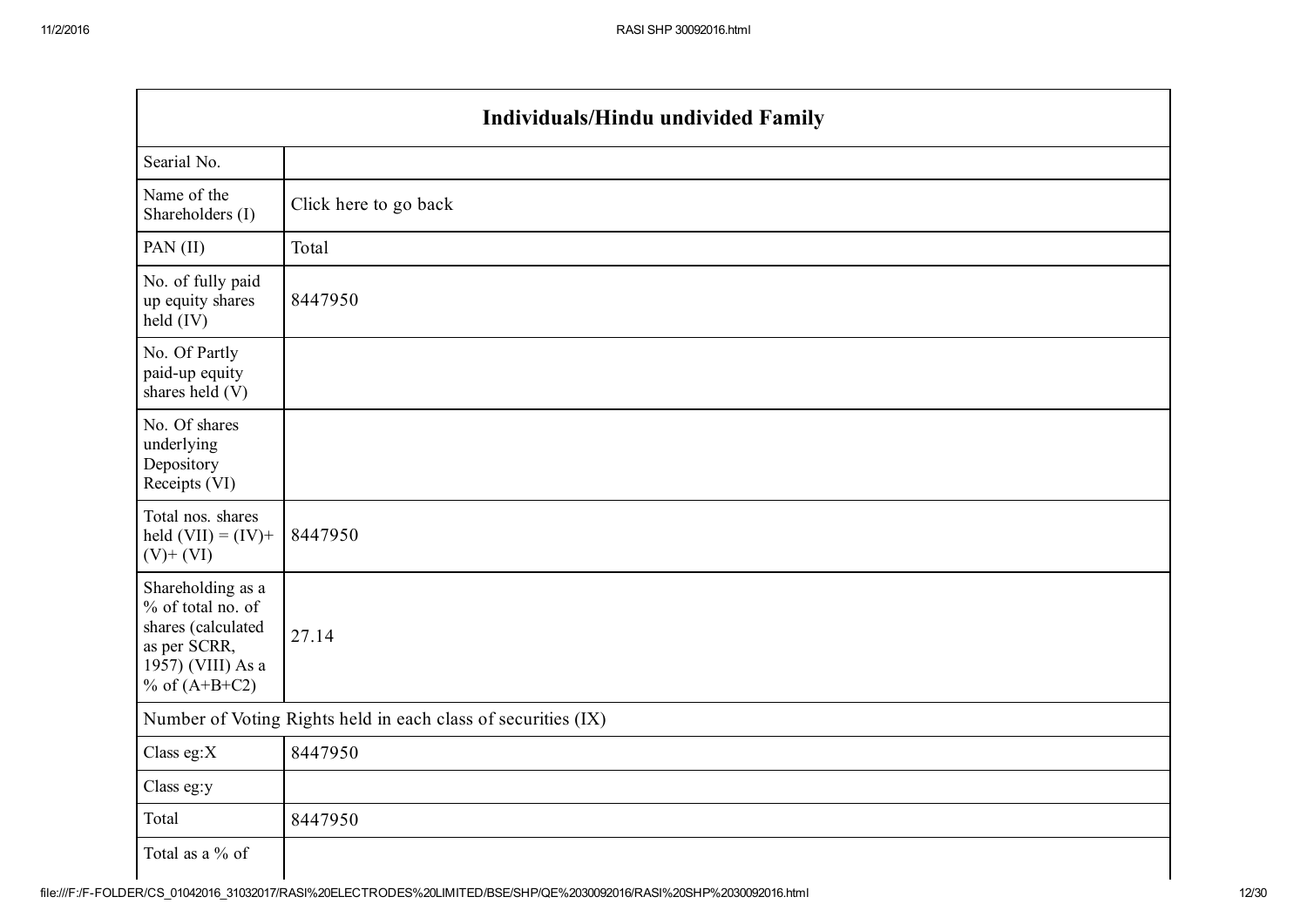| Total Voting rights 27.14                                                                                                                                                                |                                                         |
|------------------------------------------------------------------------------------------------------------------------------------------------------------------------------------------|---------------------------------------------------------|
| No. Of Shares<br>Underlying<br>Outstanding<br>convertible<br>securities $(X)$                                                                                                            |                                                         |
| No. of Shares<br>Underlying<br>Outstanding<br>Warrants (Xi)                                                                                                                              |                                                         |
| No. Of Shares<br>Underlying<br>Outstanding<br>convertible<br>securities and No.<br>Of Warrants (Xi)<br>(a)                                                                               |                                                         |
| Shareholding, as a<br>% assuming full<br>conversion of<br>convertible<br>securities (as a<br>percentage of<br>diluted share<br>capital) (XI)=<br>$(VII)+(Xi)(a)$ As a<br>% of $(A+B+C2)$ | 27.14                                                   |
| Number of Locked in shares (XII)                                                                                                                                                         |                                                         |
| No. $(a)$                                                                                                                                                                                | 5572130                                                 |
| As a % of total<br>Shares held (b)                                                                                                                                                       | 65.96                                                   |
|                                                                                                                                                                                          | Number of Shares pledged or otherwise encumbered (XIII) |
| No. $(a)$                                                                                                                                                                                |                                                         |
| As a $\%$ of total                                                                                                                                                                       |                                                         |

 $\mathbf{I}$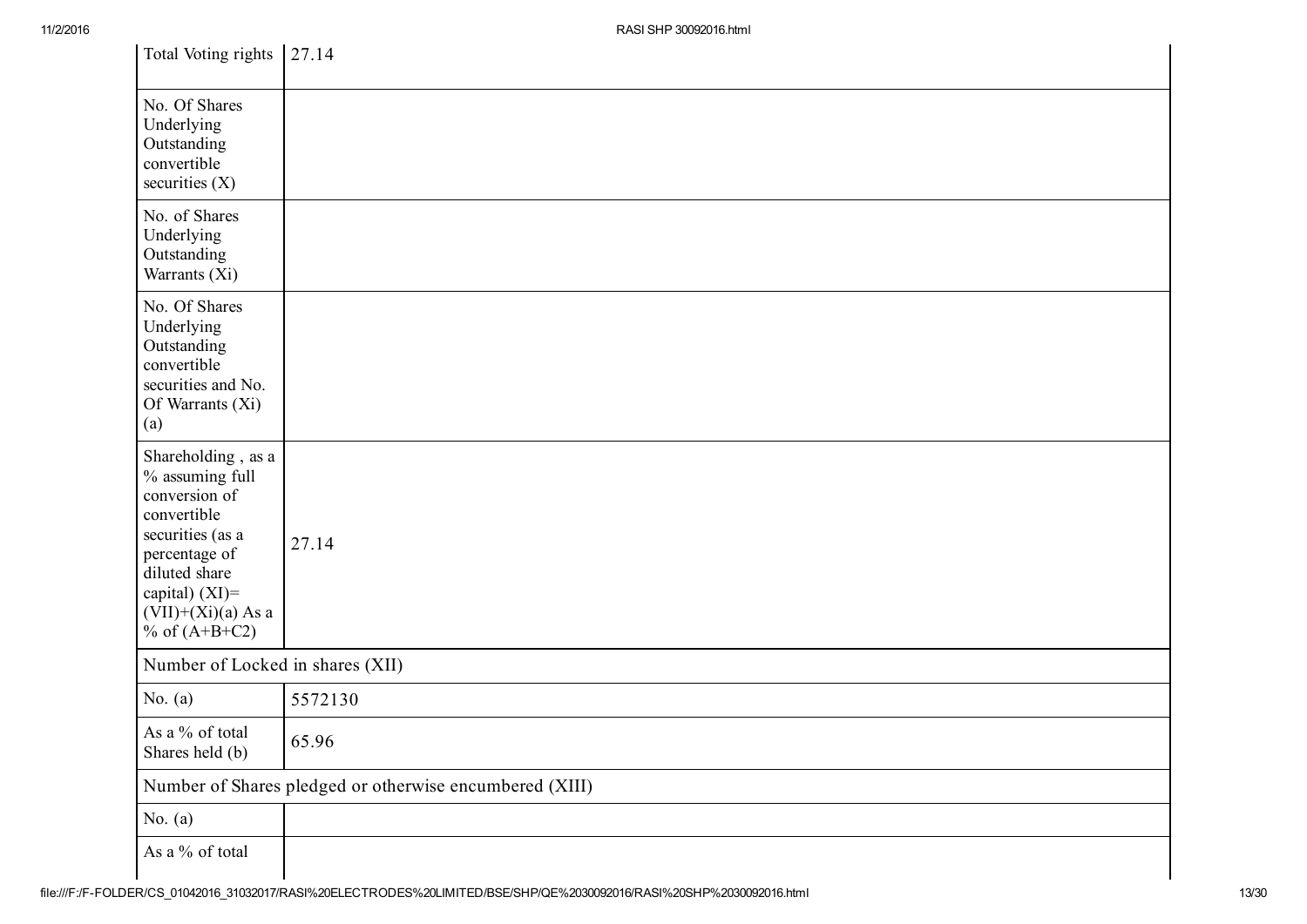| Shares held (b)                                                      |         |
|----------------------------------------------------------------------|---------|
| Number of equity<br>shares held in<br>dematerialized<br>form $(XIV)$ | 8297950 |
| Reason for not providing PAN                                         |         |
| Reason for not<br>providing PAN                                      |         |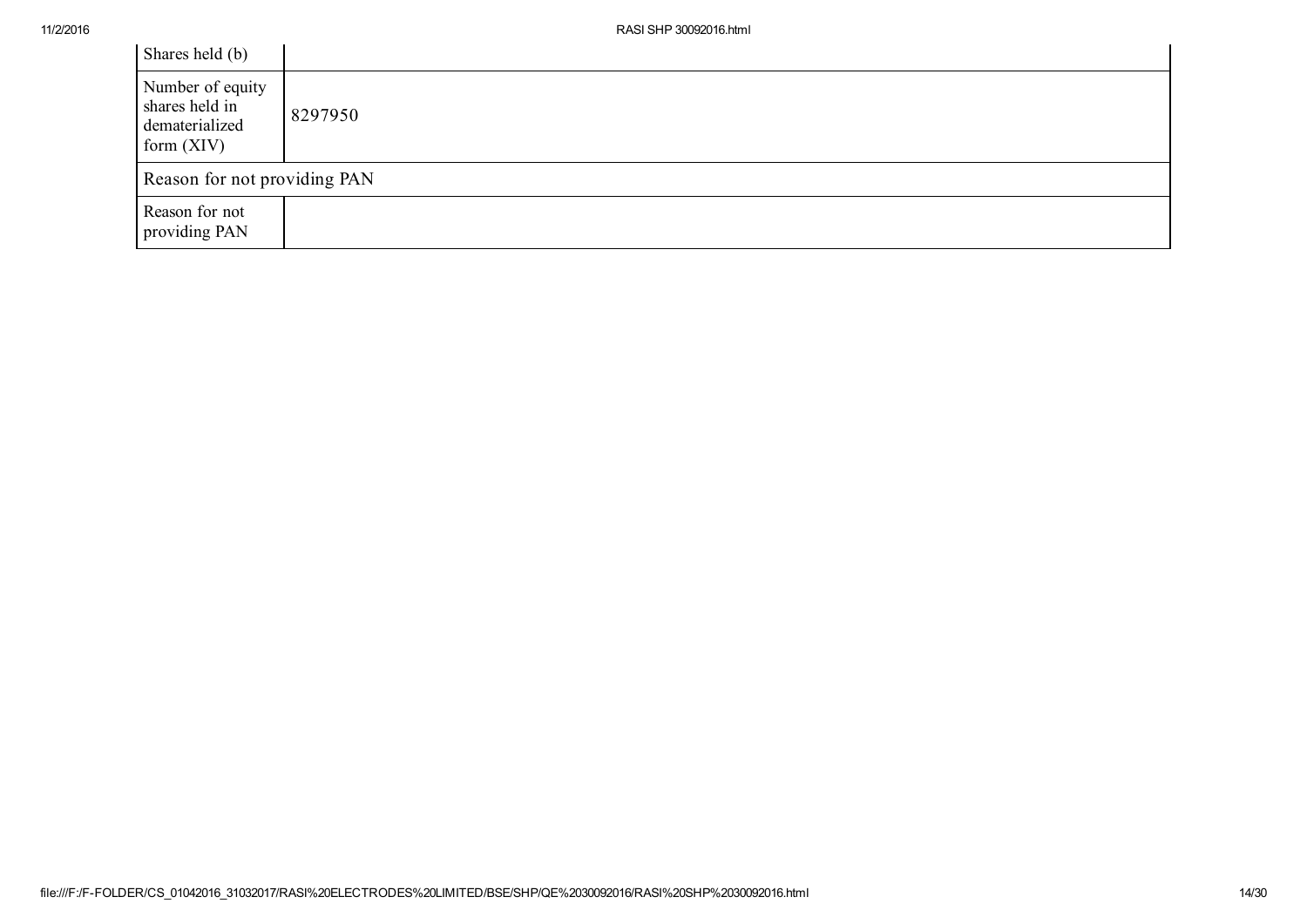|                                                                                                                      | <b>Any Other (specify)</b>                                    |                       |  |  |  |  |
|----------------------------------------------------------------------------------------------------------------------|---------------------------------------------------------------|-----------------------|--|--|--|--|
| Searial No.                                                                                                          | $\mathbf{1}$                                                  |                       |  |  |  |  |
| Category                                                                                                             | <b>Bodies Corporate</b>                                       | Click here to go back |  |  |  |  |
| Name of the<br>Shareholders (I)                                                                                      | <b>BPK DEVELOPERS P LTD</b>                                   |                       |  |  |  |  |
| PAN (II)                                                                                                             | AAHFB9968P                                                    | Total                 |  |  |  |  |
| No. of the<br>Shareholders (I)                                                                                       | 1                                                             | $\mathbf{1}$          |  |  |  |  |
| No. of fully paid<br>up equity shares<br>held (IV)                                                                   | 250000                                                        | 250000                |  |  |  |  |
| No. Of Partly<br>paid-up equity<br>shares held (V)                                                                   |                                                               |                       |  |  |  |  |
| No. Of shares<br>underlying<br>Depository<br>Receipts (VI)                                                           |                                                               |                       |  |  |  |  |
| Total nos. shares<br>held $(VII) = (IV) +$<br>$(V)+(VI)$                                                             | 250000                                                        | 250000                |  |  |  |  |
| Shareholding as a<br>% of total no. of<br>shares (calculated<br>as per SCRR,<br>1957) (VIII) As a<br>% of $(A+B+C2)$ | 0.8                                                           | 0.8                   |  |  |  |  |
|                                                                                                                      | Number of Voting Rights held in each class of securities (IX) |                       |  |  |  |  |
| Class eg: X                                                                                                          | 250000                                                        | 250000                |  |  |  |  |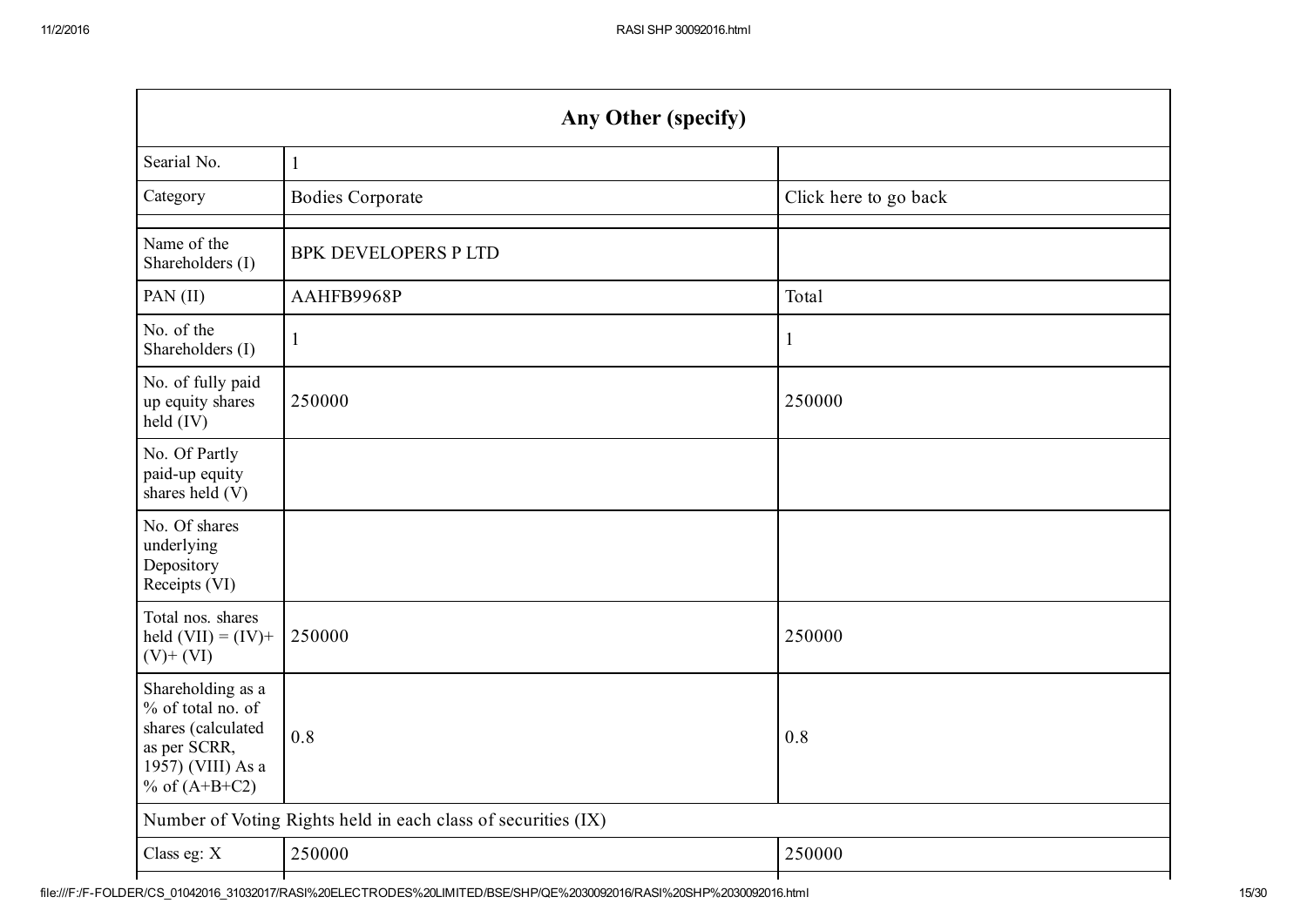| Class eg:y                                                                                                                                                                              |                                                         |        |  |  |  |
|-----------------------------------------------------------------------------------------------------------------------------------------------------------------------------------------|---------------------------------------------------------|--------|--|--|--|
| Total                                                                                                                                                                                   | 250000                                                  | 250000 |  |  |  |
| Total as a % of<br>Total Voting rights                                                                                                                                                  | 0.8                                                     | 0.8    |  |  |  |
| No. Of Shares<br>Underlying<br>Outstanding<br>convertible<br>securities $(X)$                                                                                                           |                                                         |        |  |  |  |
| No. of Shares<br>Underlying<br>Outstanding<br>Warrants (Xi)                                                                                                                             |                                                         |        |  |  |  |
| No. Of Shares<br>Underlying<br>Outstanding<br>convertible<br>securities and No.<br>Of Warrants (Xi)<br>(a)                                                                              |                                                         |        |  |  |  |
| Shareholding, as a<br>% assuming full<br>conversion of<br>convertible<br>securities (as a<br>percentage of<br>diluted share<br>capital) $(XI)$ =<br>$(VII)+(X)$ As a %<br>of $(A+B+C2)$ | 0.8                                                     | 0.8    |  |  |  |
| Number of Locked in shares (XII)                                                                                                                                                        |                                                         |        |  |  |  |
| No. $(a)$                                                                                                                                                                               | 250000                                                  | 250000 |  |  |  |
| As a $\%$ of total<br>Shares held (b)                                                                                                                                                   | 100                                                     | 100    |  |  |  |
|                                                                                                                                                                                         | Number of Shares pledged or otherwise encumbered (XIII) |        |  |  |  |
|                                                                                                                                                                                         |                                                         |        |  |  |  |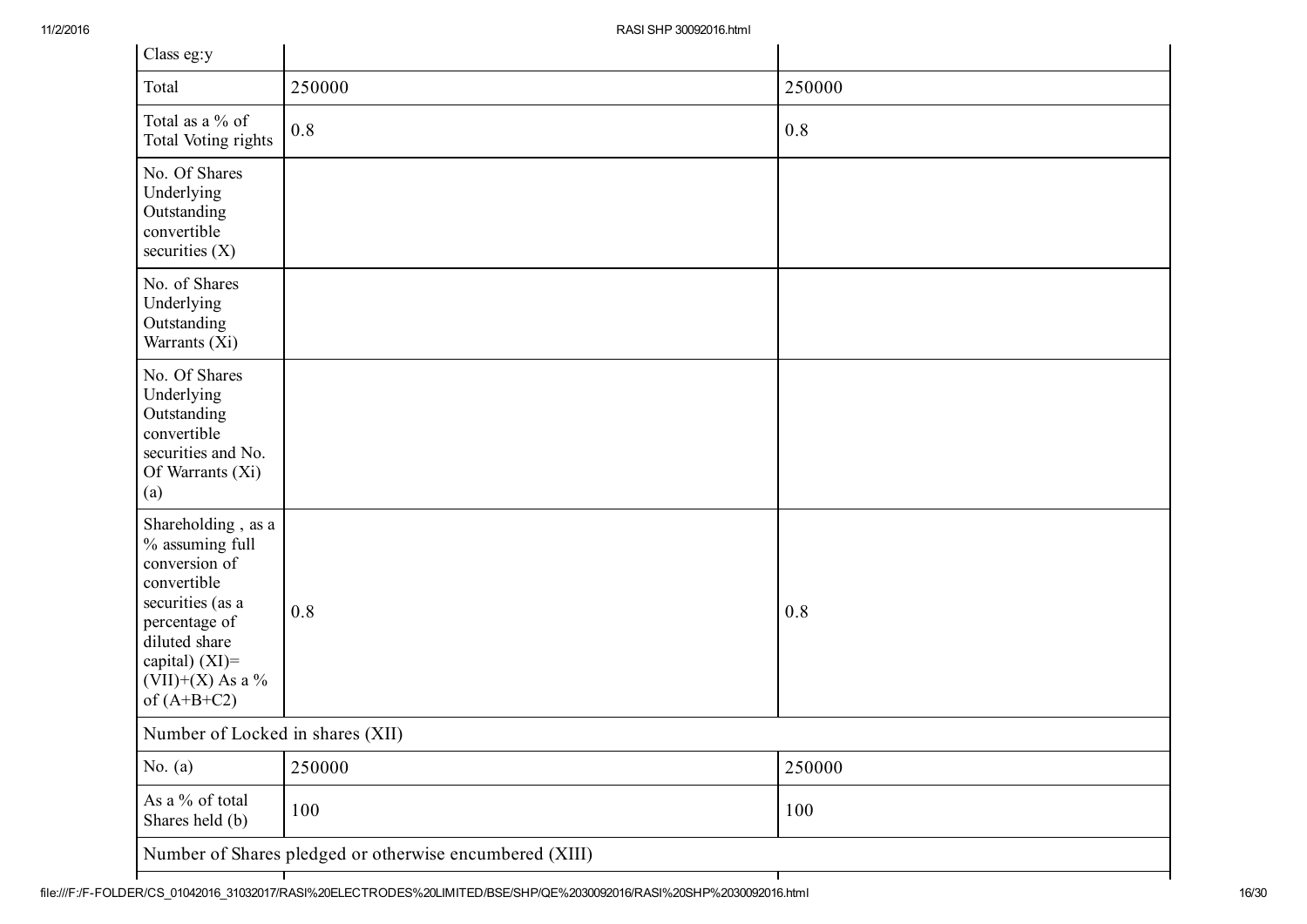| No. $(a)$                                                            |        |        |
|----------------------------------------------------------------------|--------|--------|
| As a % of total<br>Shares held (b)                                   |        |        |
| Number of equity<br>shares held in<br>dematerialized<br>form $(XIV)$ | 250000 | 250000 |
| Reason for not<br>providing PAN                                      |        |        |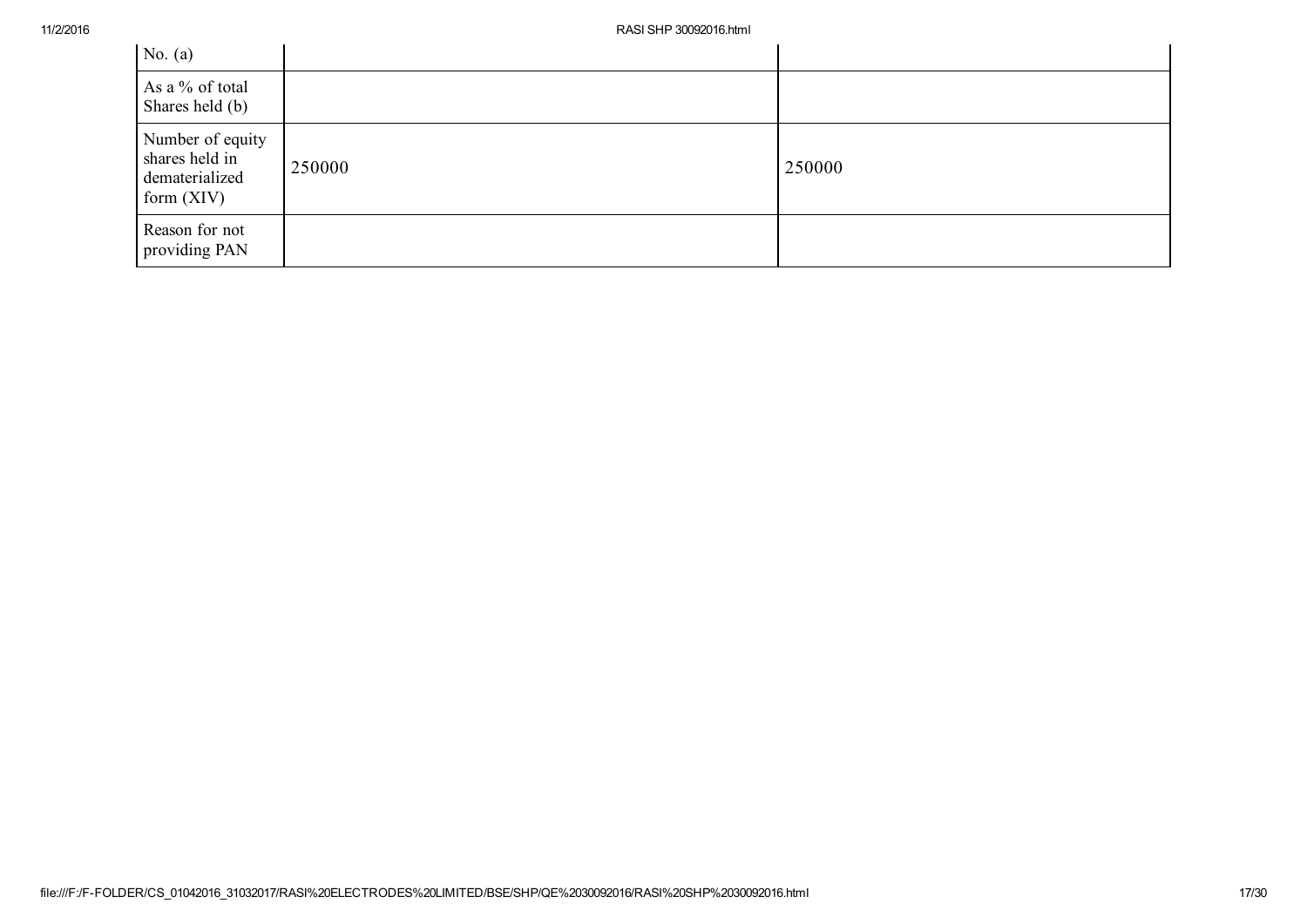| Individuals - ii. Individual shareholders holding nominal share capital in excess of Rs. 2 lakhs.                          |                                                               |                                 |                              |                                    |                                      |                                                   |                                  |
|----------------------------------------------------------------------------------------------------------------------------|---------------------------------------------------------------|---------------------------------|------------------------------|------------------------------------|--------------------------------------|---------------------------------------------------|----------------------------------|
| Searial No.                                                                                                                | $\mathbf{1}$                                                  | $\overline{2}$                  | $\overline{3}$               | $\overline{4}$                     | 5                                    | 6                                                 | $\overline{7}$                   |
| Name of the<br>Shareholders<br>(I)                                                                                         | <b>CHANDRAKALA</b>                                            | <b>RABINDRA</b><br><b>KAPUR</b> | <b>UTTAM</b><br><b>KUMAR</b> | <b>B RANJEET</b><br><b>KOTHARI</b> | <b>SRINIVAS</b><br><b>KANAKAGIRI</b> | <b>JALPA</b><br><b>HITESH</b><br><b>DHARAMSHI</b> | <b>PANKAJ</b><br><b>KOTHARIT</b> |
| PAN $(II)$                                                                                                                 | AAEPC5084C                                                    | AAEPK8587E                      | AAFPK4604H                   | AAKPK6088N                         | ADOPK7177K                           | AGKPD4461A                                        | AITPP5447M                       |
| No. of fully<br>paid up equity<br>shares held<br>(IV)                                                                      | 992450                                                        | 430005                          | 656140                       | 990000                             | 486181                               | 696600                                            | 472535                           |
| No. Of Partly<br>paid-up equity<br>shares held (V)                                                                         |                                                               |                                 |                              |                                    |                                      |                                                   |                                  |
| No. Of shares<br>underlying<br>Depository<br>Receipts (VI)                                                                 |                                                               |                                 |                              |                                    |                                      |                                                   |                                  |
| Total nos.<br>shares held<br>$(VII) = (IV) +$<br>$(V)+(VI)$                                                                | 992450                                                        | 430005                          | 656140                       | 990000                             | 486181                               | 696600                                            | 472535                           |
| Shareholding<br>as a % of total<br>no. of shares<br>(calculated as<br>per SCRR,<br>1957) (VIII)<br>As a % of<br>$(A+B+C2)$ | 3.19                                                          | 1.38                            | 2.11                         | 3.18                               | 1.56                                 | 2.24                                              | 1.52                             |
|                                                                                                                            | Number of Voting Rights held in each class of securities (IX) |                                 |                              |                                    |                                      |                                                   |                                  |
| Class eg: X                                                                                                                | 992450                                                        | 430005                          | 656140                       | 990000                             | 486181                               | 696600                                            | 472535                           |
|                                                                                                                            |                                                               |                                 |                              |                                    |                                      |                                                   |                                  |

г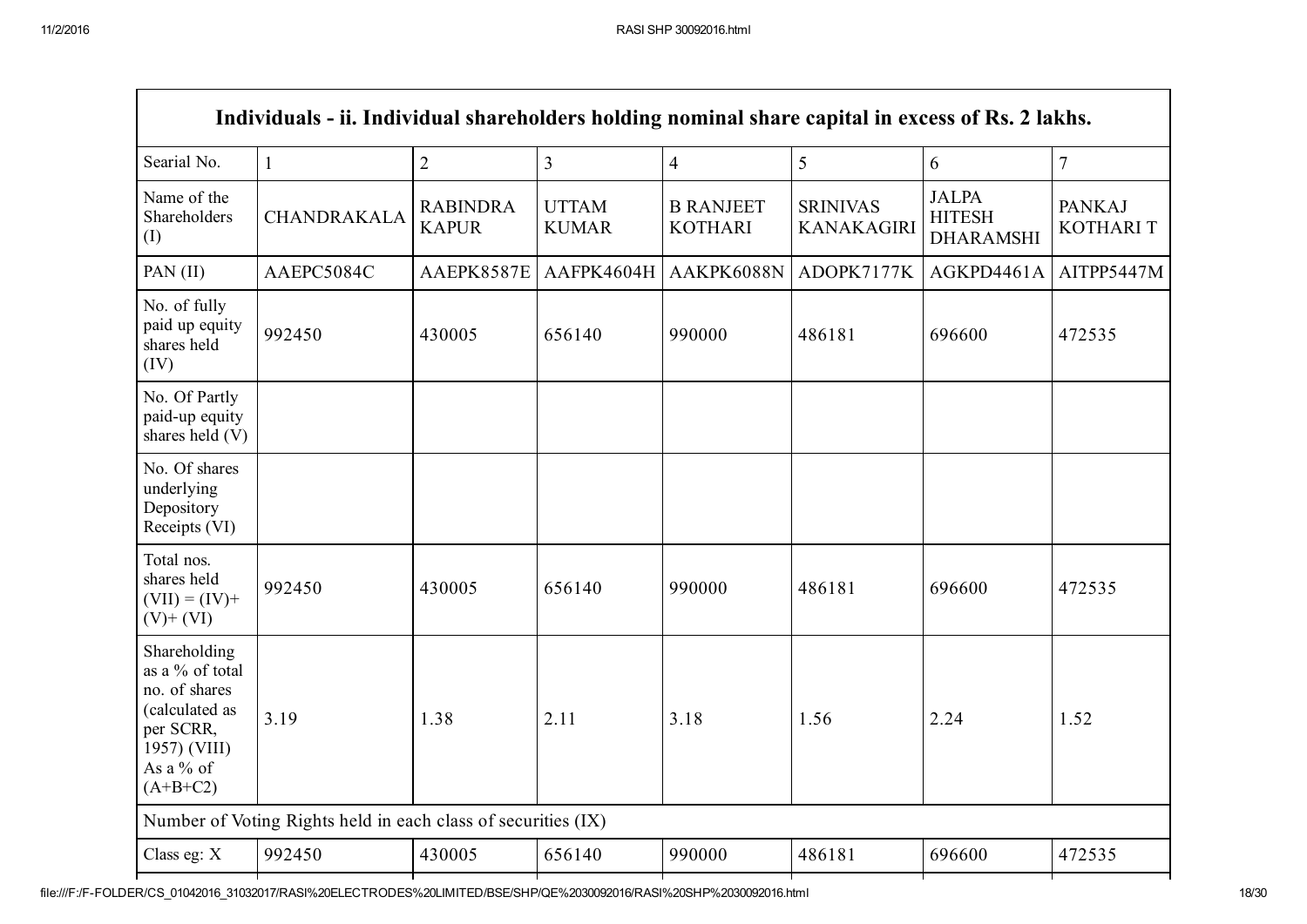| Class eg:y                                                                                                                                                                                      |                                  |                  |                  |                  |                  |                  |                  |
|-------------------------------------------------------------------------------------------------------------------------------------------------------------------------------------------------|----------------------------------|------------------|------------------|------------------|------------------|------------------|------------------|
| Total                                                                                                                                                                                           | 992450                           | 430005           | 656140           | 990000           | 486181           | 696600           | 472535           |
| Total as a % of<br><b>Total Voting</b><br>rights                                                                                                                                                | 3.19                             | 1.38             | 2.11             | 3.18             | 1.56             | 2.24             | 1.52             |
| No. Of Shares<br>Underlying<br>Outstanding<br>convertible<br>securities $(X)$                                                                                                                   |                                  |                  |                  |                  |                  |                  |                  |
| No. of Shares<br>Underlying<br>Outstanding<br>Warrants (Xi)                                                                                                                                     |                                  |                  |                  |                  |                  |                  |                  |
| No. Of Shares<br>Underlying<br>Outstanding<br>convertible<br>securities and<br>No. Of<br>Warrants (Xi)<br>(a)                                                                                   |                                  |                  |                  |                  |                  |                  |                  |
| Shareholding,<br>as a $\%$<br>assuming full<br>conversion of<br>convertible<br>securities (as a<br>percentage of<br>diluted share<br>capital) $(XI)=$<br>$(VII)+(X)$ As a<br>% of<br>$(A+B+C2)$ | 3.19                             | 1.38             | 2.11             | 3.18             | 1.56             | 2.24             | 1.52             |
|                                                                                                                                                                                                 | Number of Locked in shares (XII) |                  |                  |                  |                  |                  |                  |
| No. $(a)$                                                                                                                                                                                       | $\boldsymbol{0}$                 | $\boldsymbol{0}$ | $\boldsymbol{0}$ | $\boldsymbol{0}$ | $\boldsymbol{0}$ | $\boldsymbol{0}$ | $\boldsymbol{0}$ |
|                                                                                                                                                                                                 |                                  |                  |                  |                  |                  |                  |                  |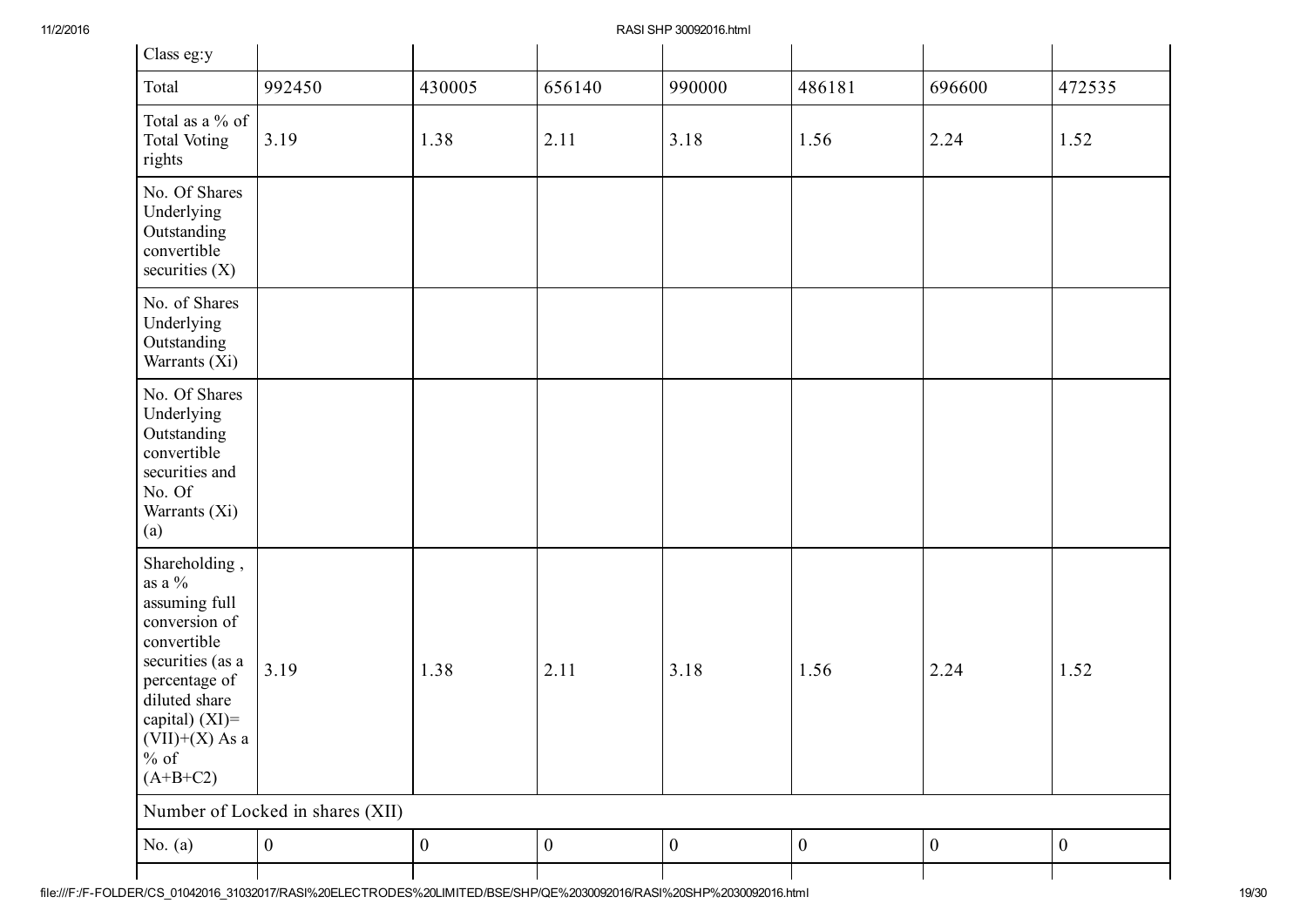| As a % of total $\vert 0 \vert$<br>Shares held (b)                      |        | $\boldsymbol{0}$ | $\boldsymbol{0}$ | $\boldsymbol{0}$ | $\boldsymbol{0}$ | $\boldsymbol{0}$ | $\boldsymbol{0}$ |
|-------------------------------------------------------------------------|--------|------------------|------------------|------------------|------------------|------------------|------------------|
| Number of<br>equity shares<br>held in<br>dematerialized<br>form $(XIV)$ | 992450 | 430005           | 656140           | 990000           | 486181           | 696600           | 472535           |
| Reason for not providing PAN                                            |        |                  |                  |                  |                  |                  |                  |
| Reason for not<br>providing PAN                                         |        |                  |                  |                  |                  |                  |                  |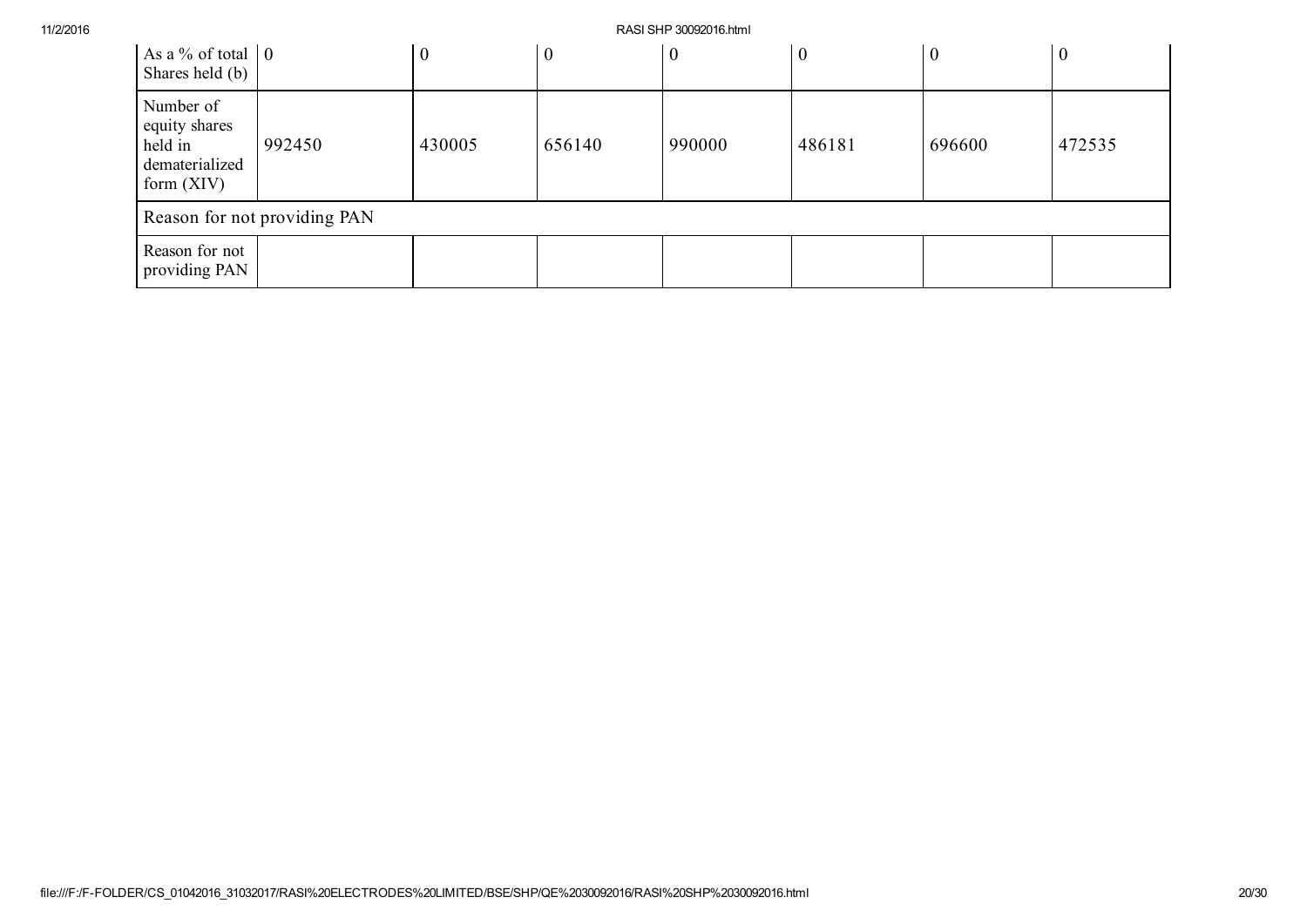Г

|                                                                                                                      | Individuals - ii. Individual shareholders holding nominal share capital in excess of Rs. 2 lakhs. |  |  |  |  |
|----------------------------------------------------------------------------------------------------------------------|---------------------------------------------------------------------------------------------------|--|--|--|--|
| Searial No.                                                                                                          |                                                                                                   |  |  |  |  |
| Name of the<br>Shareholders (I)                                                                                      | Click here to go back                                                                             |  |  |  |  |
| PAN (II)                                                                                                             | Total                                                                                             |  |  |  |  |
| No. of fully paid<br>up equity shares<br>held (IV)                                                                   | 4723911                                                                                           |  |  |  |  |
| No. Of Partly<br>paid-up equity<br>shares held (V)                                                                   |                                                                                                   |  |  |  |  |
| No. Of shares<br>underlying<br>Depository<br>Receipts (VI)                                                           |                                                                                                   |  |  |  |  |
| Total nos. shares<br>held $(VII) = (IV) +$<br>$(V)+(VI)$                                                             | 4723911                                                                                           |  |  |  |  |
| Shareholding as a<br>% of total no. of<br>shares (calculated<br>as per SCRR,<br>1957) (VIII) As a<br>% of $(A+B+C2)$ | 15.17                                                                                             |  |  |  |  |
|                                                                                                                      | Number of Voting Rights held in each class of securities (IX)                                     |  |  |  |  |
| Class eg: X                                                                                                          | 4723911                                                                                           |  |  |  |  |
| Class eg:y                                                                                                           |                                                                                                   |  |  |  |  |
| Total                                                                                                                | 4723911                                                                                           |  |  |  |  |
| Total as a % of                                                                                                      |                                                                                                   |  |  |  |  |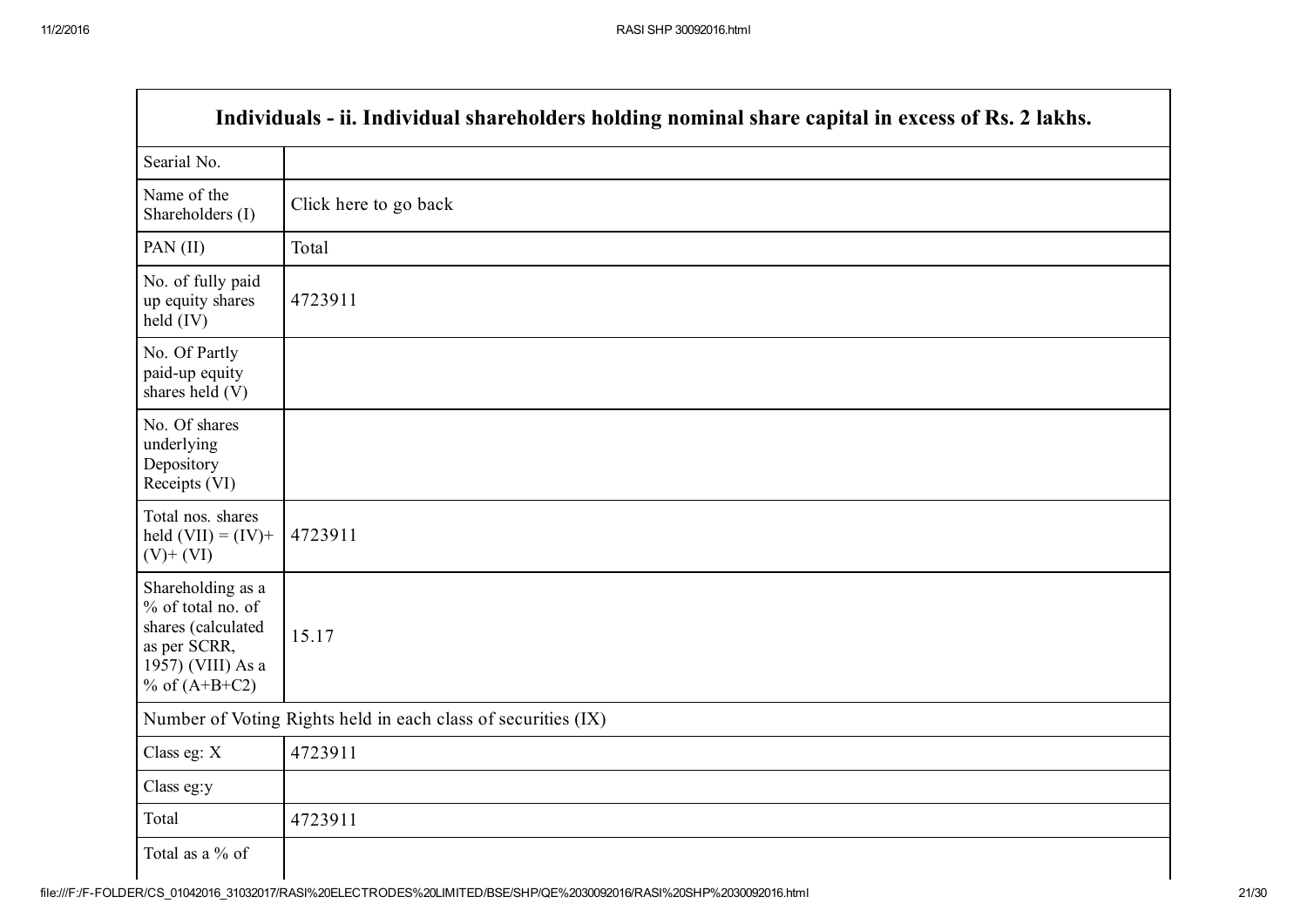| Total Voting rights 15.17                                                                                                                                                               |                  |
|-----------------------------------------------------------------------------------------------------------------------------------------------------------------------------------------|------------------|
| No. Of Shares<br>Underlying<br>Outstanding<br>convertible<br>securities $(X)$                                                                                                           |                  |
| No. of Shares<br>Underlying<br>Outstanding<br>Warrants (Xi)                                                                                                                             |                  |
| No. Of Shares<br>Underlying<br>Outstanding<br>convertible<br>securities and No.<br>Of Warrants (Xi)<br>(a)                                                                              |                  |
| Shareholding, as a<br>% assuming full<br>conversion of<br>convertible<br>securities (as a<br>percentage of<br>diluted share<br>capital) $(XI)$ =<br>$(VII)+(X)$ As a %<br>of $(A+B+C2)$ | 15.17            |
| Number of Locked in shares (XII)                                                                                                                                                        |                  |
| No. $(a)$                                                                                                                                                                               | $\mathbf{0}$     |
| As a % of total<br>Shares held (b)                                                                                                                                                      | $\boldsymbol{0}$ |
| Number of equity<br>shares held in<br>dematerialized<br>form (XIV)                                                                                                                      | 4723911          |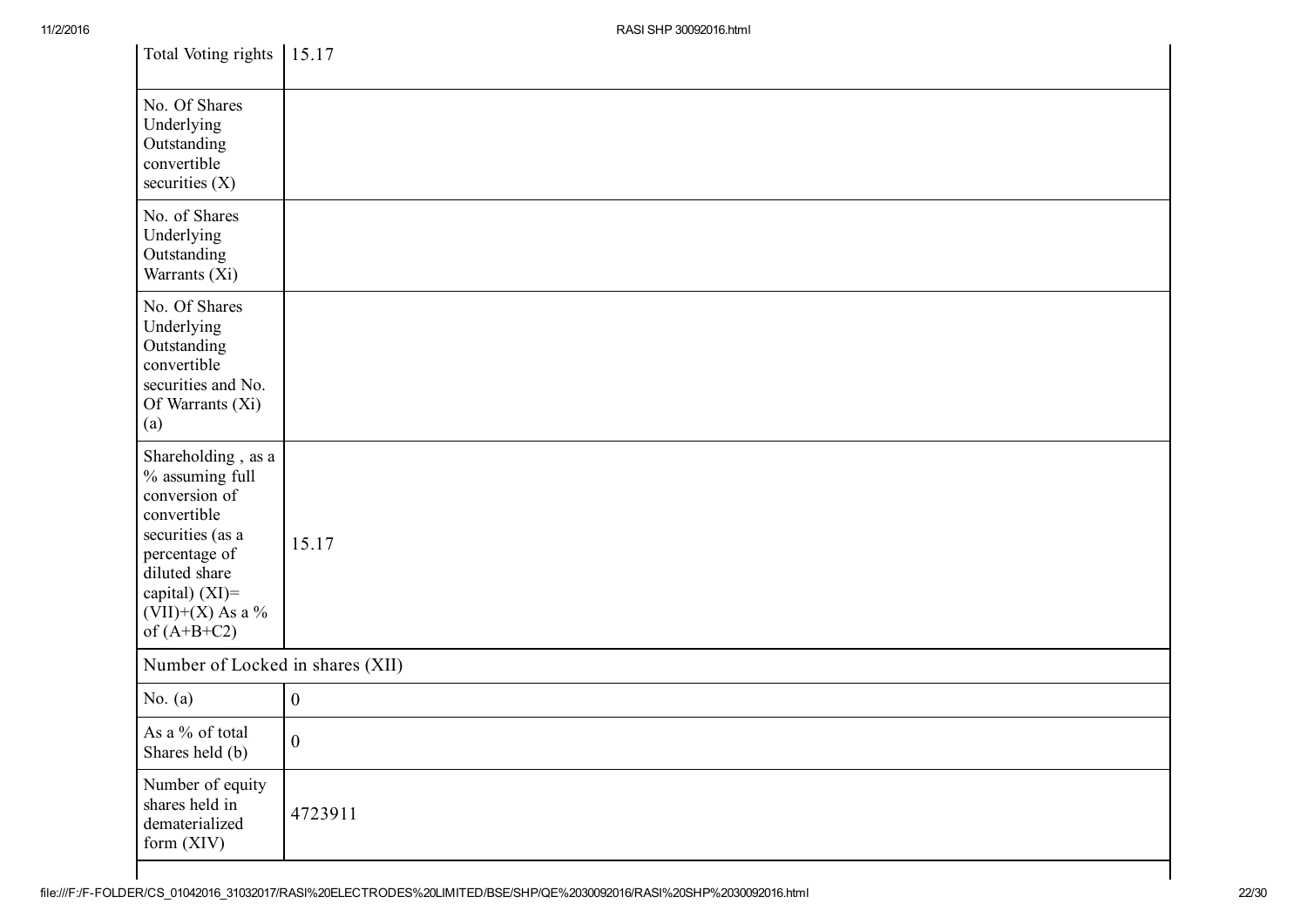Reason for not providing PAN

| D<br>tor not<br>Reason                                                  |  |
|-------------------------------------------------------------------------|--|
| $\sim$<br>- -<br>$\blacksquare$<br>$\mathbf{r}$<br>---<br>.<br>1 V<br>. |  |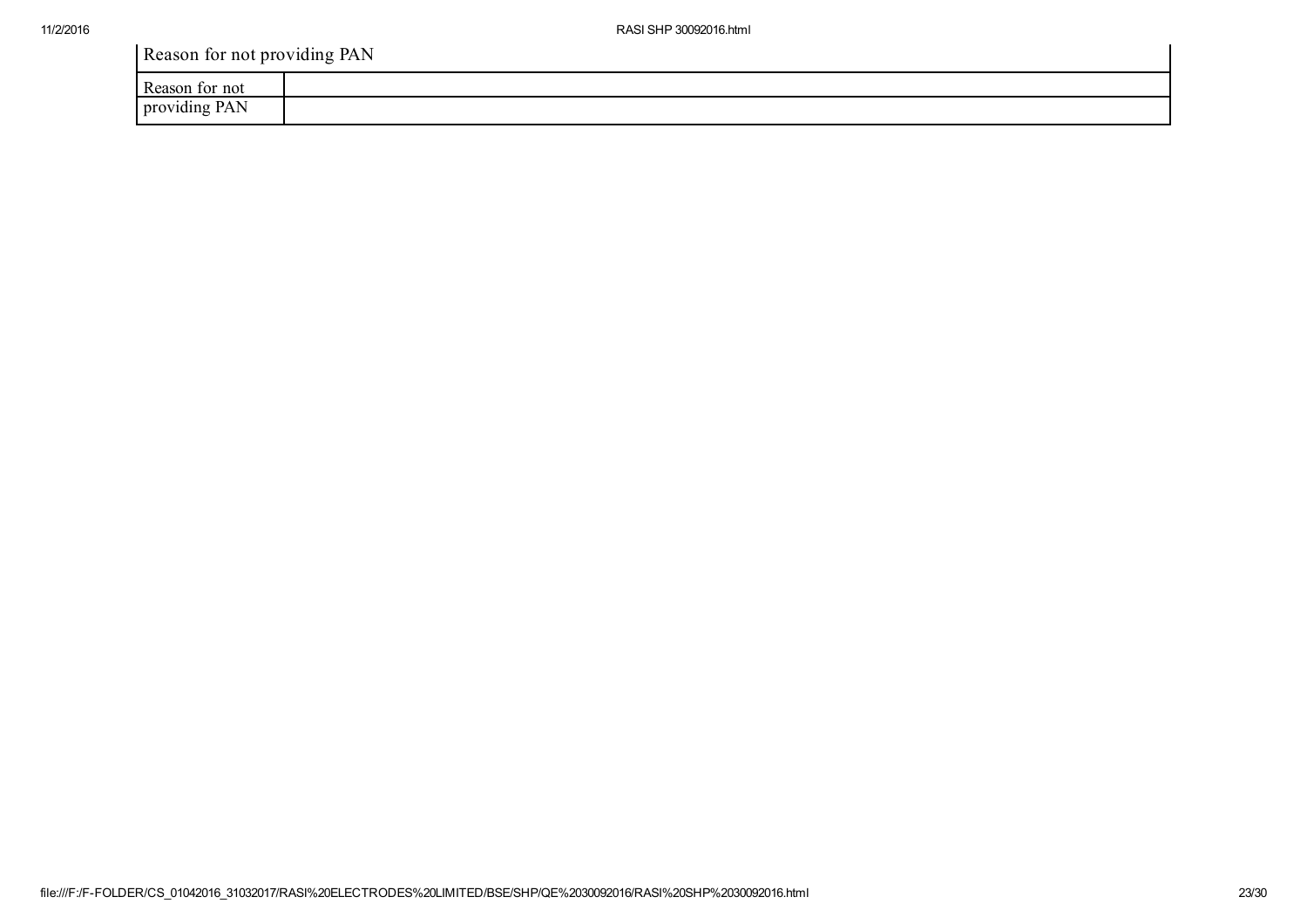| Any Other (specify)                                                                               |                                                 |                                           |                     |                |                 |                         |  |
|---------------------------------------------------------------------------------------------------|-------------------------------------------------|-------------------------------------------|---------------------|----------------|-----------------|-------------------------|--|
| Searial No.                                                                                       | $\mathbf{1}$                                    | $\sqrt{2}$                                | $\overline{3}$      | $\overline{4}$ | 5               | 6                       |  |
| Category                                                                                          | <b>Bodies Corporate</b>                         | <b>Bodies Corporate</b>                   | Clearing<br>Members | <b>HUF</b>     | $NRI-$<br>Repat | $NRI-$<br>Non-<br>Repat |  |
| Category / More<br>than 1 percentage                                                              | More than 1 percentage of<br>shareholding       | More than 1 percentage of<br>shareholding | Category            | Category       | Category        | Category                |  |
| Name of the<br>Shareholders (I)                                                                   | ARCADIA SHARE & STOCK<br><b>BROKERS PVT LTD</b> | <b>AADRIK DISTRIBUTORS</b><br>PVT. LTD    |                     |                |                 |                         |  |
| PAN (II)                                                                                          | AAACA4562G                                      | AAECA6320J                                |                     |                |                 |                         |  |
| No. of the<br>Shareholders (I)                                                                    | $\mathbf{1}$                                    | $\mathbf{1}$                              | 11                  | 134            | 3               | 13                      |  |
| No. of fully paid<br>up equity shares<br>held (IV)                                                | 574612                                          | 449965                                    | 63413               | 918526         | 21050           | 150034                  |  |
| No. Of Partly<br>paid-up equity<br>shares held (V)                                                |                                                 |                                           |                     |                |                 |                         |  |
| No. Of shares<br>underlying<br>Depository<br>Receipts (VI)                                        |                                                 |                                           |                     |                |                 |                         |  |
| Total nos. shares<br>held $(VII) = (IV) +$<br>$(V)+(VI)$                                          | 574612                                          | 449965                                    | 63413               | 918526         | 21050           | 150034                  |  |
| Shareholding as a<br>% of total no. of<br>shares (calculated<br>as per SCRR,<br>1957) (VIII) As a | 1.85                                            | 1.45                                      | 0.2                 | 2.95           | 0.07            | 0.48                    |  |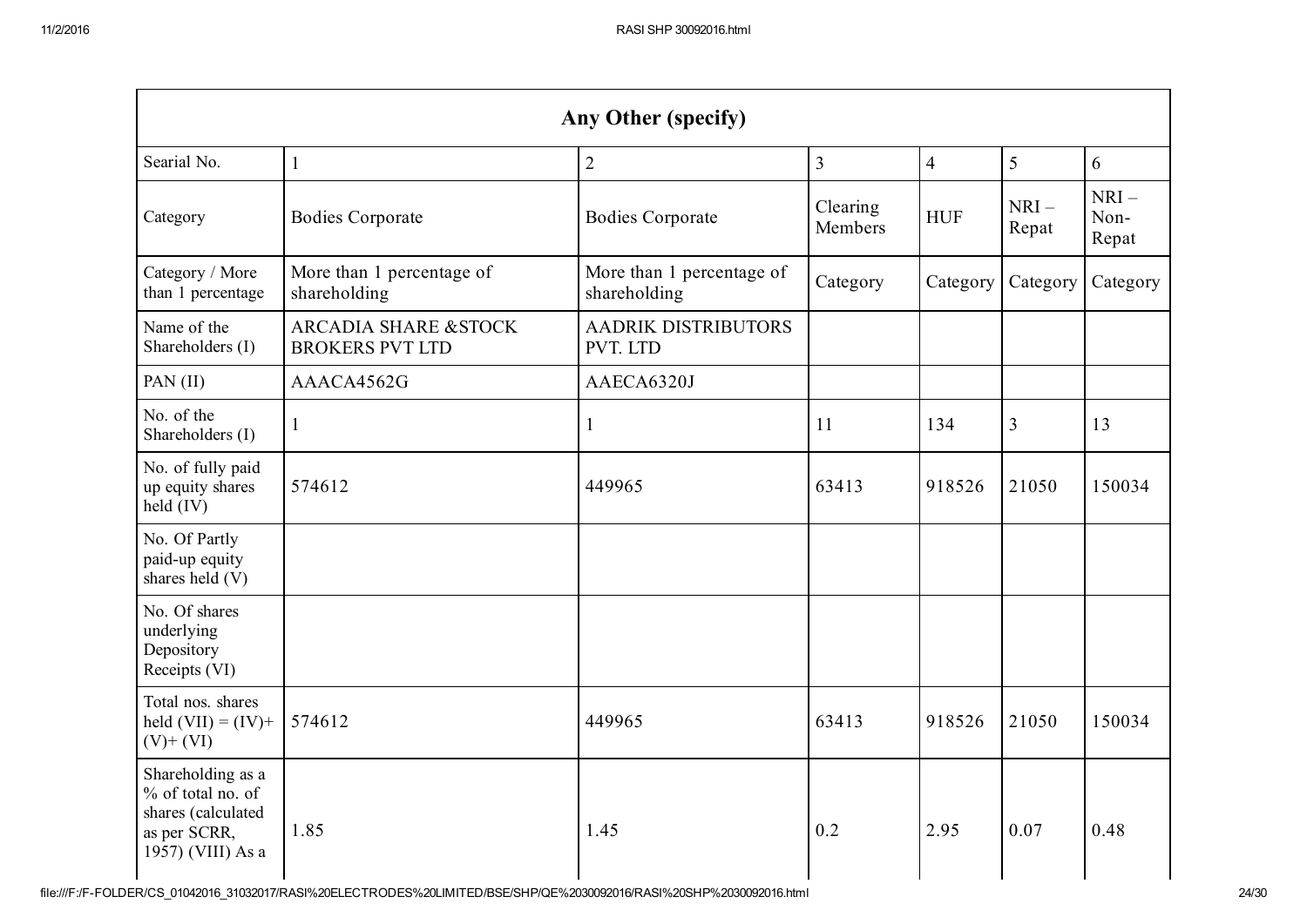| % of $(A+B+C2)$                                                                                                                                                                         |                  |                  |          |                  |                  |              |
|-----------------------------------------------------------------------------------------------------------------------------------------------------------------------------------------|------------------|------------------|----------|------------------|------------------|--------------|
| Number of Voting Rights held in each class of securities (IX)                                                                                                                           |                  |                  |          |                  |                  |              |
| Class eg: X                                                                                                                                                                             | 574612           | 449965           | 63413    | 918526           | 21050            | 150034       |
| Class eg:y                                                                                                                                                                              |                  |                  |          |                  |                  |              |
| Total                                                                                                                                                                                   | 574612           | 449965           | 63413    | 918526           | 21050            | 150034       |
| Total as a % of<br>Total Voting rights                                                                                                                                                  | 1.85             | 1.45             | 0.2      | 2.95             | 0.07             | 0.48         |
| No. Of Shares<br>Underlying<br>Outstanding<br>convertible<br>securities $(X)$                                                                                                           |                  |                  |          |                  |                  |              |
| No. of Shares<br>Underlying<br>Outstanding<br>Warrants (Xi)                                                                                                                             |                  |                  |          |                  |                  |              |
| No. Of Shares<br>Underlying<br>Outstanding<br>convertible<br>securities and No.<br>Of Warrants (Xi)<br>(a)                                                                              |                  |                  |          |                  |                  |              |
| Shareholding, as a<br>% assuming full<br>conversion of<br>convertible<br>securities (as a<br>percentage of<br>diluted share<br>capital) $(XI)$ =<br>$(VII)+(X)$ As a %<br>of $(A+B+C2)$ | 1.85             | 1.45             | 0.2      | 2.95             | 0.07             | 0.48         |
| Number of Locked in shares (XII)                                                                                                                                                        |                  |                  |          |                  |                  |              |
| No. $(a)$                                                                                                                                                                               | $\boldsymbol{0}$ | $\boldsymbol{0}$ | $\bf{0}$ | $\boldsymbol{0}$ | $\boldsymbol{0}$ | $\mathbf{0}$ |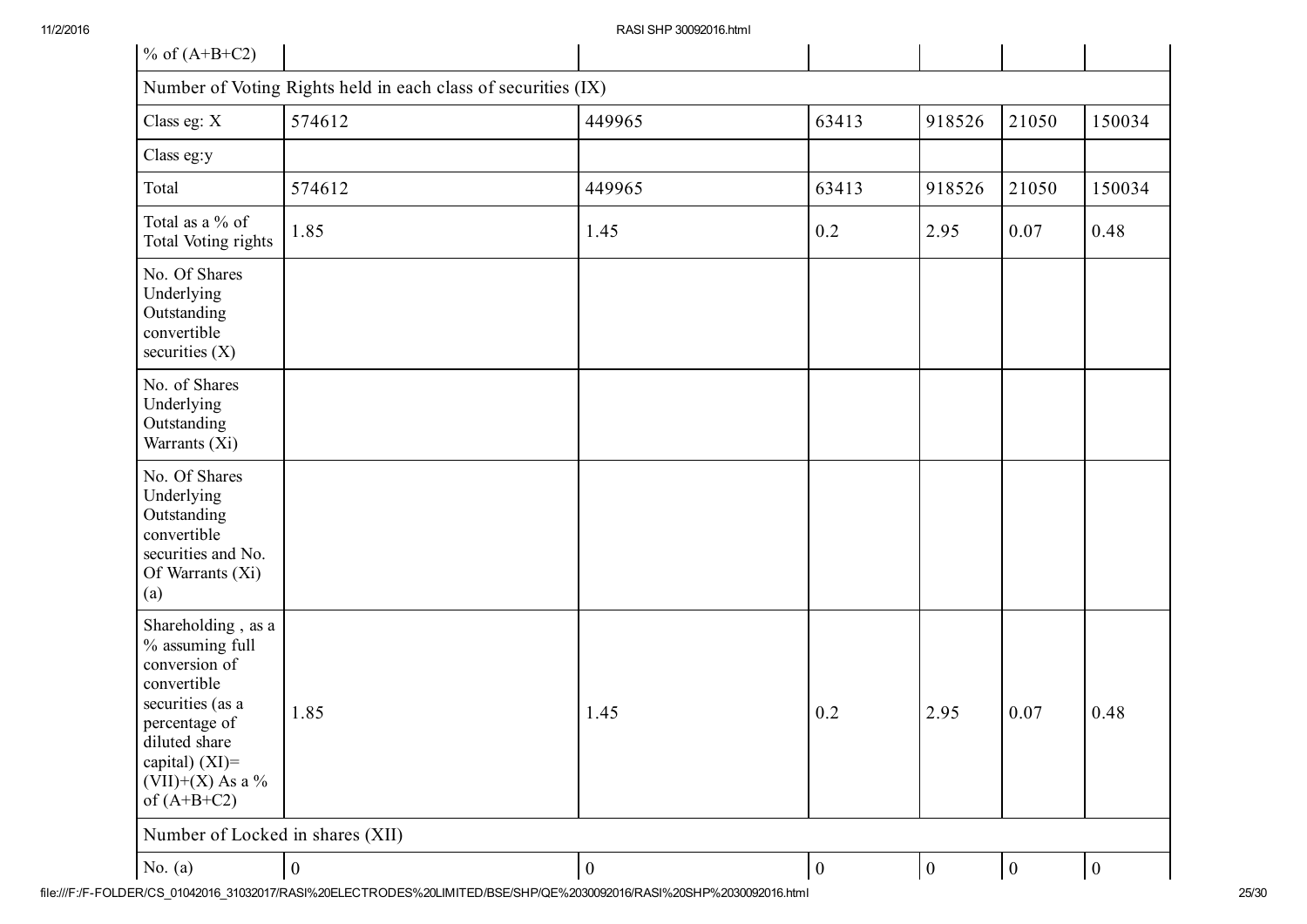| As a % of total<br>Shares held (b)                                   | $\boldsymbol{0}$ | 0      | U     | U      | $\boldsymbol{0}$ | v      |
|----------------------------------------------------------------------|------------------|--------|-------|--------|------------------|--------|
| Number of equity<br>shares held in<br>dematerialized<br>form $(XIV)$ | 574612           | 449965 | 63413 | 918526 | 21050            | 150034 |
| Reason for not providing PAN                                         |                  |        |       |        |                  |        |
| Reason for not<br>providing PAN                                      |                  |        |       |        |                  |        |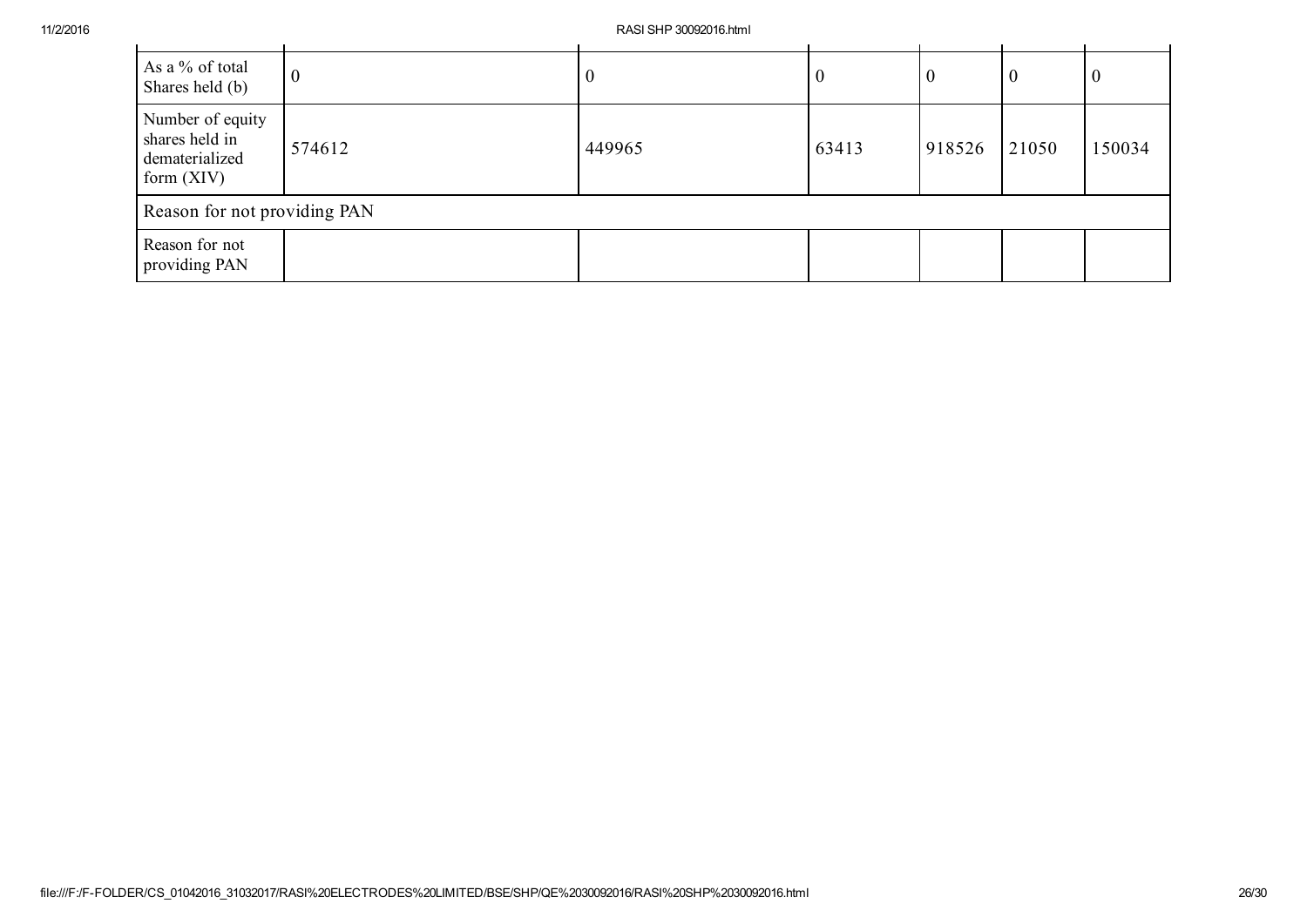| Any Other (specify)                                                                                                  |                       |  |
|----------------------------------------------------------------------------------------------------------------------|-----------------------|--|
| Searial No.                                                                                                          |                       |  |
| Category                                                                                                             |                       |  |
| Category / More<br>than 1 percentage                                                                                 |                       |  |
| Name of the<br>Shareholders (I)                                                                                      | Click here to go back |  |
| PAN (II)                                                                                                             | Total                 |  |
| No. of the<br>Shareholders (I)                                                                                       | 161                   |  |
| No. of fully paid<br>up equity shares<br>held (IV)                                                                   | 1153023               |  |
| No. Of Partly<br>paid-up equity<br>shares held (V)                                                                   |                       |  |
| No. Of shares<br>underlying<br>Depository<br>Receipts (VI)                                                           |                       |  |
| Total nos. shares<br>held $(VII) = (IV) +$<br>$(V)$ + $(VI)$                                                         | 1153023               |  |
| Shareholding as a<br>% of total no. of<br>shares (calculated<br>as per SCRR,<br>1957) (VIII) As a<br>% of $(A+B+C2)$ | 3.7                   |  |
| Number of Voting Rights held in each class of securities (IX)                                                        |                       |  |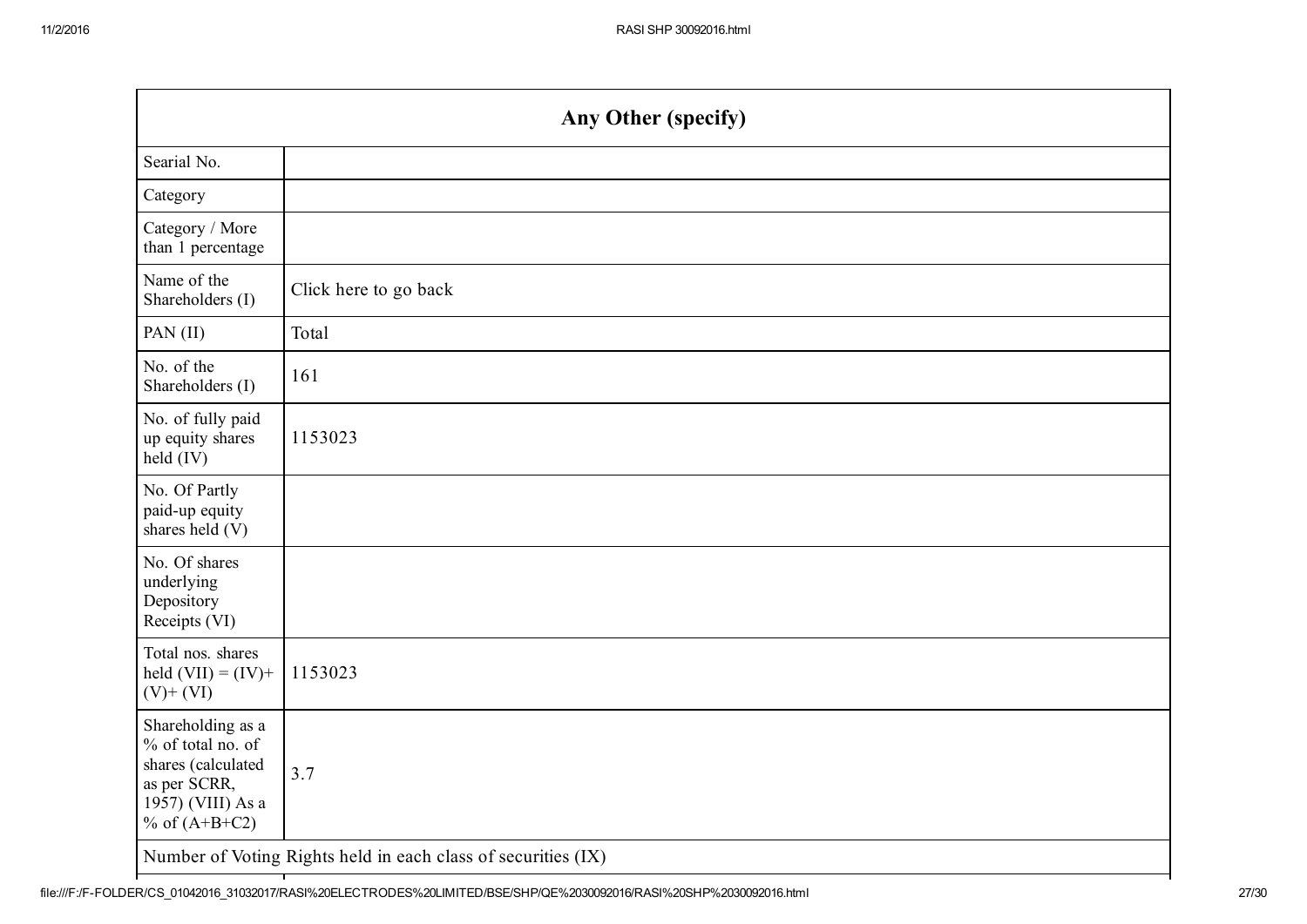| Class eg: X                                                                                                                                                                             | 1153023          |  |
|-----------------------------------------------------------------------------------------------------------------------------------------------------------------------------------------|------------------|--|
| Class eg:y                                                                                                                                                                              |                  |  |
| Total                                                                                                                                                                                   | 1153023          |  |
| Total as a % of<br>Total Voting rights                                                                                                                                                  | 3.7              |  |
| No. Of Shares<br>Underlying<br>Outstanding<br>convertible<br>securities $(X)$                                                                                                           |                  |  |
| No. of Shares<br>Underlying<br>Outstanding<br>Warrants (Xi)                                                                                                                             |                  |  |
| No. Of Shares<br>Underlying<br>Outstanding<br>convertible<br>securities and No.<br>Of Warrants (Xi)<br>(a)                                                                              |                  |  |
| Shareholding, as a<br>% assuming full<br>conversion of<br>convertible<br>securities (as a<br>percentage of<br>diluted share<br>capital) $(XI)$ =<br>$(VII)+(X)$ As a %<br>of $(A+B+C2)$ | 3.7              |  |
| Number of Locked in shares (XII)                                                                                                                                                        |                  |  |
| No. $(a)$                                                                                                                                                                               | $\boldsymbol{0}$ |  |
| As a % of total<br>Shares held (b)                                                                                                                                                      | $\boldsymbol{0}$ |  |